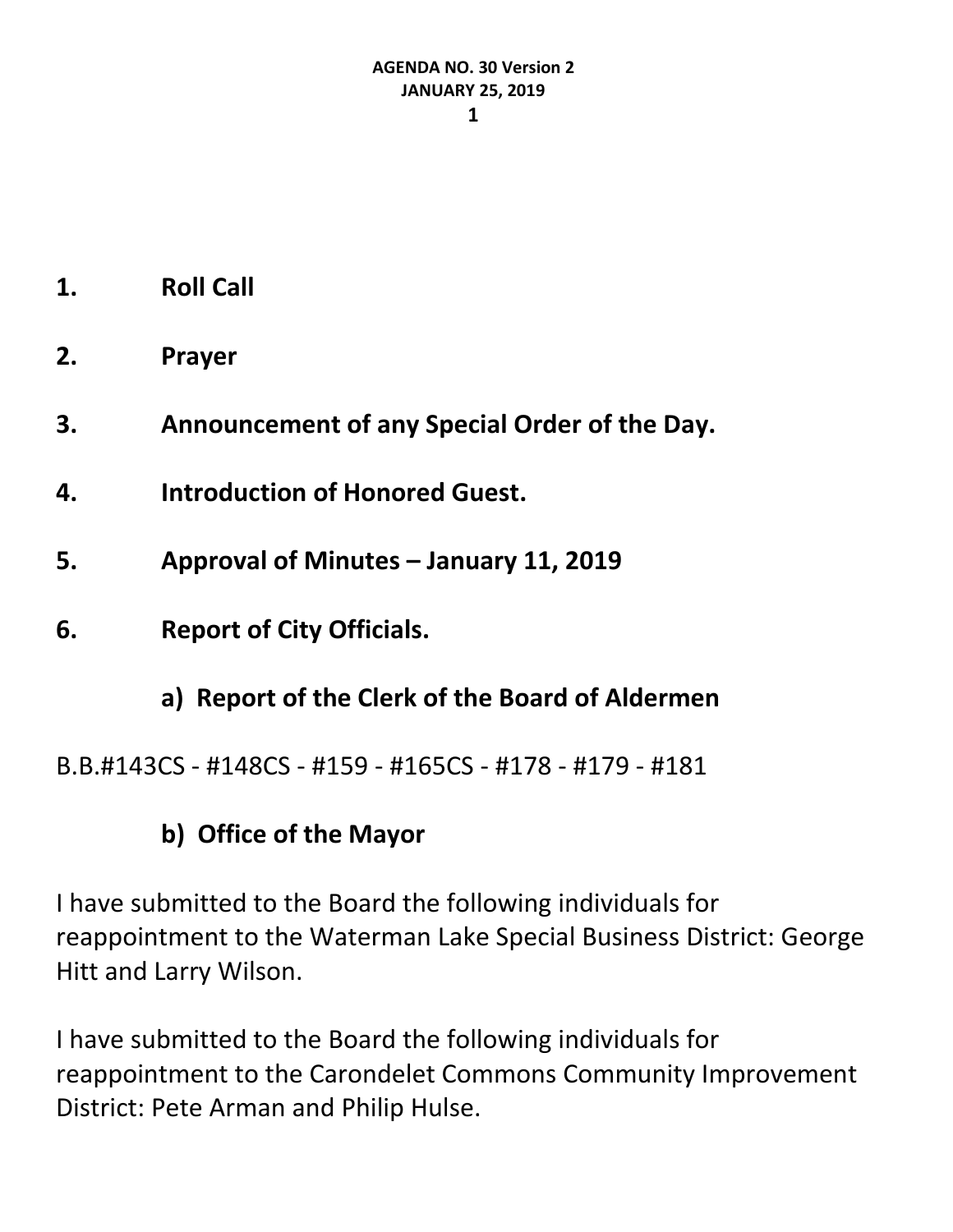# **b) Office of the Mayor – (cont.)**

I have submitted to the Board the following individual for appointment to the St. Louis Housing Authority Commission: Annetta Booth.

I have submitted to the Board the following individuals for reappointment to the Affordable Housing Commission: Deanetta James, Gail Brown, Leonard Jones and Steven Foelsch.

# **c) Office of the President**

none

**7. Petitions and Communications.** none

## **8. Board Bills for Perfection – Informal Calendar.**

LEG B.B.#146CSAA – Coatar/Ogilvie - An ordinance repealing the first paragraph of Section 2, of Ordinance No. 66193, approved March 10, 2004, codified as Section 2.08.330 of the City Revised Code of Ordinances, pertaining to the nominating process for a nonpartisan candidate, and in lieu thereof inserting a new first paragraph in Section 2, changing said process so that nonpartisan candidates may be nominated by a petition signed by registered voters, rather than a certificate signed by registered electors; and containing an emergency clause.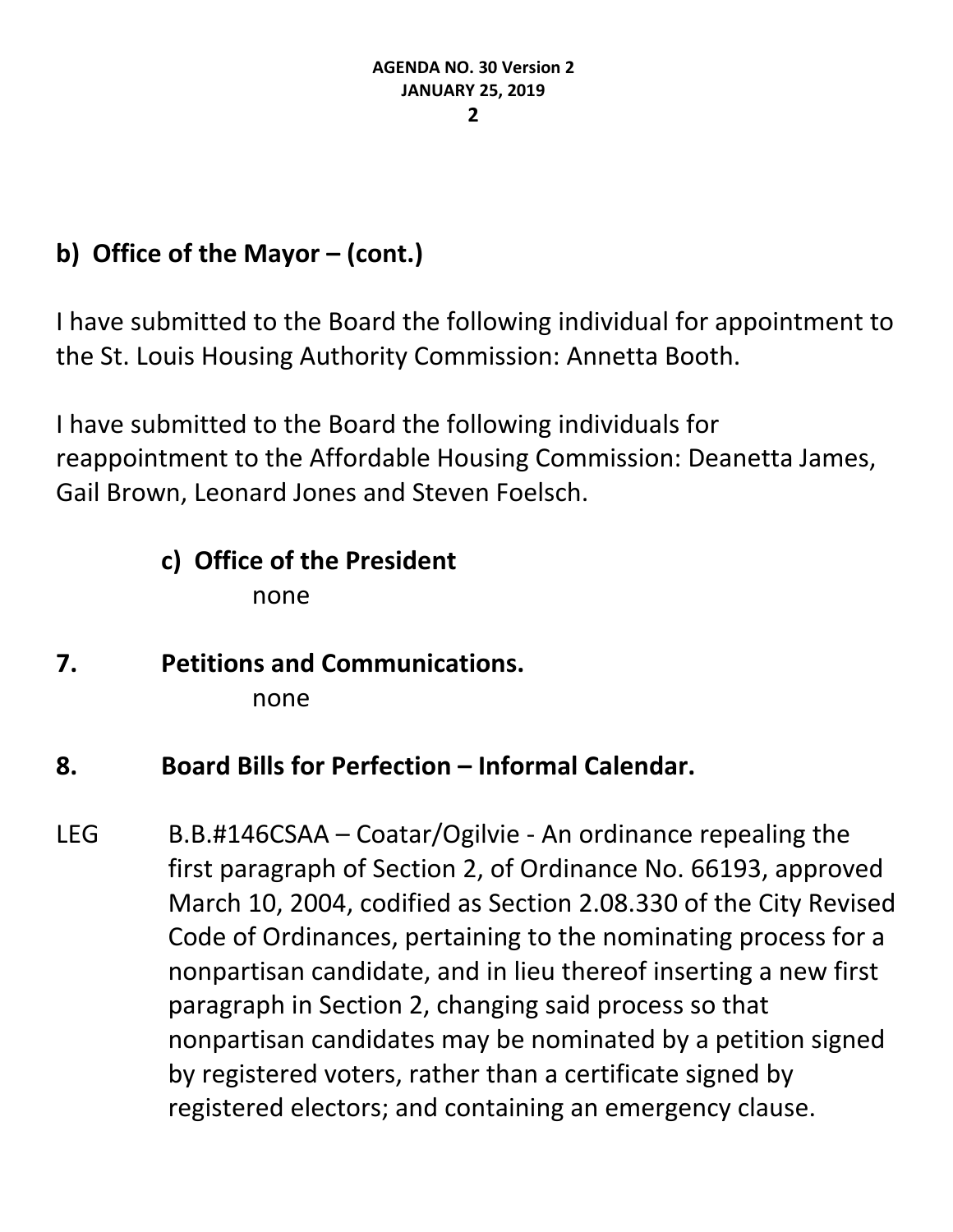#### **8. Board Bills for Perfection – Informal Calendar. – (cont.)**

HUDZ B.B.#166CS – Roddy - An ordinance determining that the Tax Increment Financing Plans listed in Exhibit "A" are making satisfactory progress under the proposed time schedule for completion of projects therein.

## **9. Board Bills for Third Reading - Informal Calendar.** none

**10. Resolutions – Informal Calendar.** none

#### **11. First Reading of Board Bills.**

B.B.#233 – Arnowitz - An Ordinance authorizing and directing the Director of the Department of Human Services, to accept funding in an amount not to exceed fifteen thousand dollars (\$15,000) from the OASIS Institute and to enter into and execute agreements with the OASIS Institute in substantially the same form as Exhibit A and Exhibit B, attached hereto and incorporated herein by reference, for the purpose of providing two fall prevention programs for older adults; appropriating said funds and authorizing the Director of the Department of Human Services, upon approval of the Board of Estimate and Apportionment, to expend such funds as permitted by the agreements; and containing an emergency clause.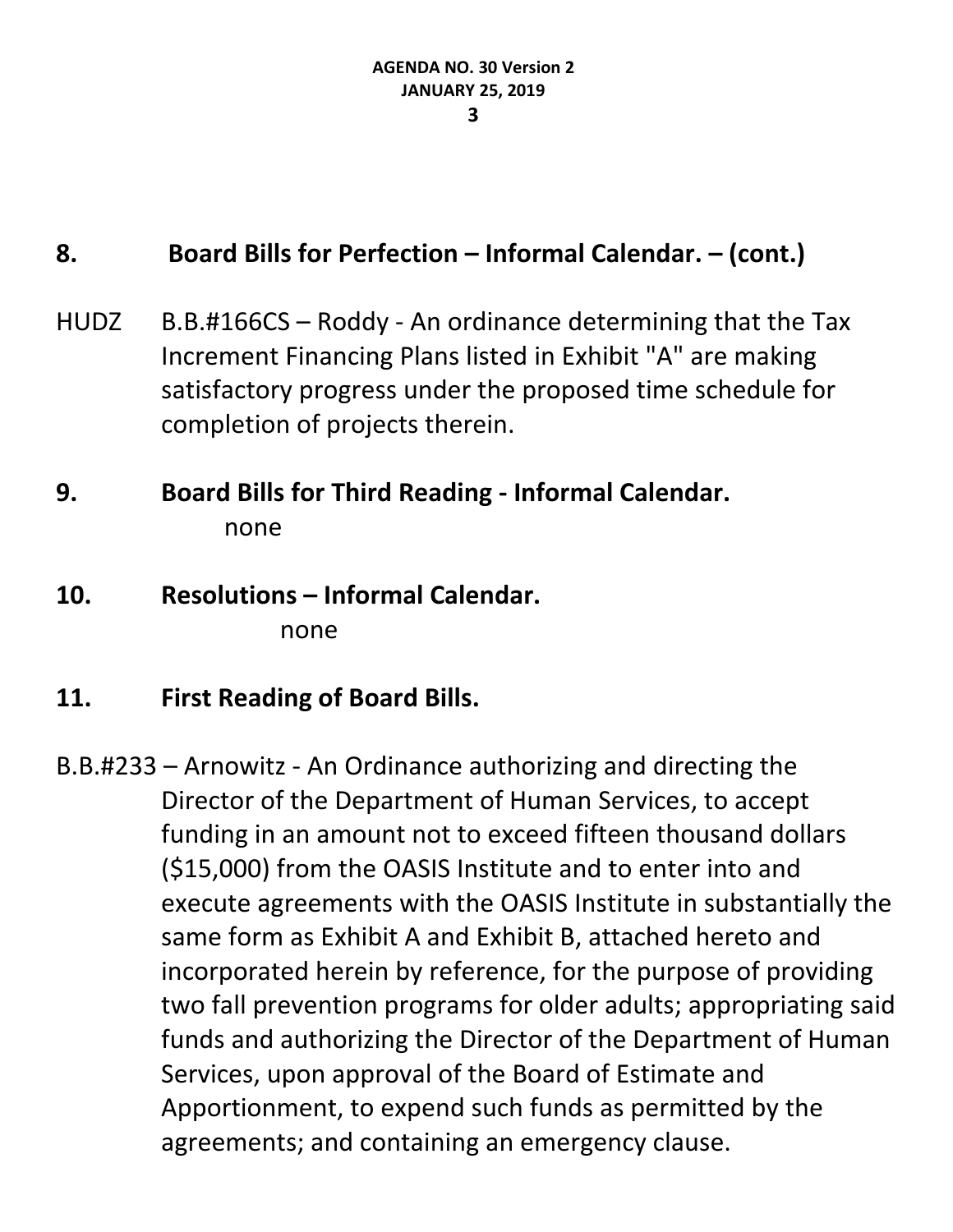### **11. First Reading of Board Bills – (cont.)**

- B.B.#234 Arnowitz An Ordinance authorizing and directing the Director of the Department of Human Services, to enter into and execute an agreement in substantially the same form as Exhibit A, attached hereto and incorporated herein by reference, with the Missouri Association of Area Agencies on Aging (MA4) for the purpose of providing certain home and community based services in an amount not to exceed seventeen thousand dollars (\$17,000); appropriating said funds and authorizing the Director of the Department of Human Services, upon approval of the Board of Estimate and Apportionment, to expend such funds as permitted by the agreement; and containing an emergency clause.
- B.B.#235 Kennedy An ordinance amending Section One of Ordinance 67588, to exclude those blocks of N. Kingshighway Blvd. between Delmar Blvd. and Wells Avenue from the Eighteenth Ward Liquor Control District.
- B.B.#236 Roddy An ordinance recommended by the Board of Public Service to conditionally vacate above surface, surface and subsurface rights for vehicle, equestrian and pedestrian travel in a section of Spring beginning approximately 445 feet south of Forest Park and continuing southwardly 30 feet to its terminus at Market/Interstate 64 in the City.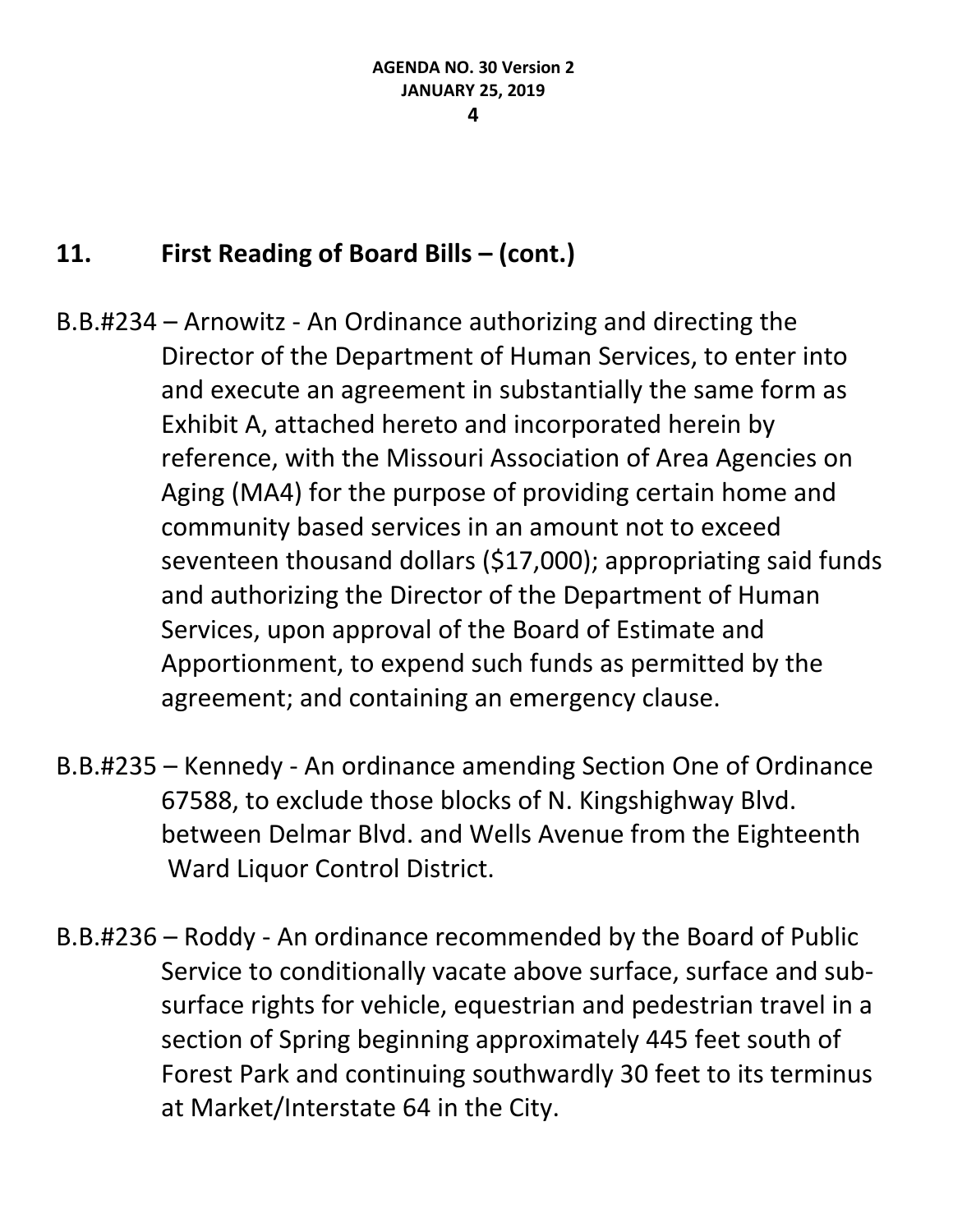## **12. Reference to Committee of Board Bills**

- HH B.B.#233 #234
- PS B.B.#235
- STR B.B.#236

- STR B.B.#155 Kennedy An ordinance repealing Section One of Ordinance 63915, and in lieu thereof enacting a new Section One authorizing and directing the Director of Streets to permanently close, barricade, or otherwise impede the flow of traffic on Enright by blocking said flow seventy (70) feet east of the curb line of Newstead; and containing an emergency clause.
- STR B.B.#156 Kennedy An ordinance authorizing and directing the Director of Streets to permanently close, barricade, or otherwise impede the flow of traffic on Washington by blocking said flow at the west curb line of Newstead; and containing an emergency clause.
- STR B.B.#224-Boyd-An ordinance establishing a "Dig Once" policy governing where, when and how often construction and excavation that disrupts access to the right-of-way including the flow of vehicle and pedestrian traffic may occur.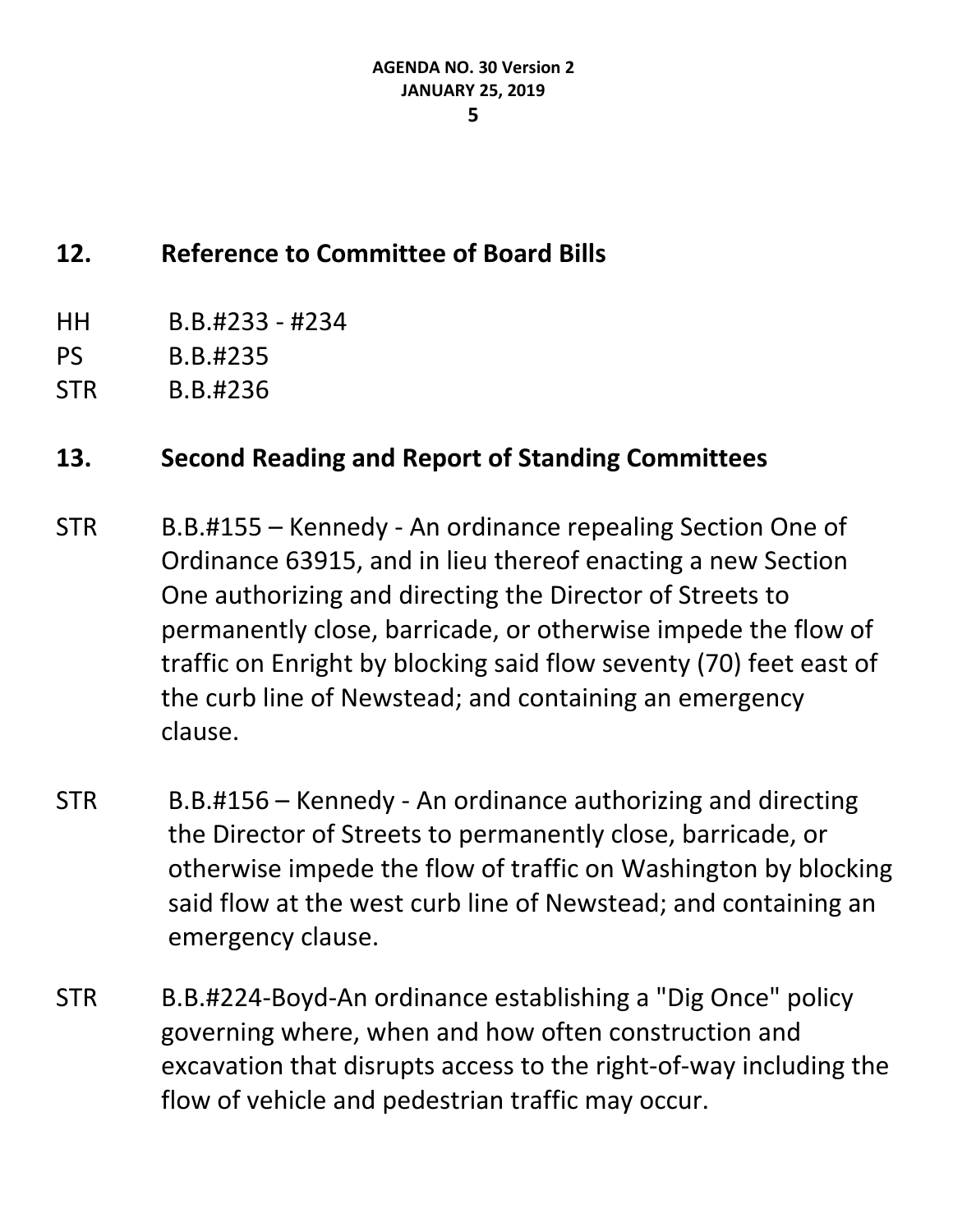- STR B.B.#225-Oldenburg-An Ordinance adding a new Chapter under Title 25, the Building Code, to be known as "Small Wireless Facilities and Micro Wireless Facilities;" containing a severability clause and an emergency clause.
- STR B.B.#227-Oldenburg -An ordinance relating to the undergrounding requirements set forth in Chapter 23.42 of the Revised Code; repealing Sections 23.42.010, 23.42.030 through, 23.42.050, and 23.42.070 of the Revised Code expanding the scope and applicability of the underground district.
- STR B.B.#230-Moore-Pursuant to Ordinance 68937, an ordinance authorizing the honorary street name Ms. Norma Jean Bell Way, which shall begin at the intersection of Lexington and North Newstead and run west on Lexington to the intersection of Lexington and Clarence.
- NDC B.B.#78-Moore An ordinance approving a Redevelopment Plan for 2615 Billups Ave.
- NDC B.B.97-Moore-An ordinance approving a Redevelopment Plan for 4338, 4341 and 4345 Evans Ave.
- NDC B.B.#186-Bosley- An ordinance approving a Redevelopment Plan for the 3861 St. Louis Ave.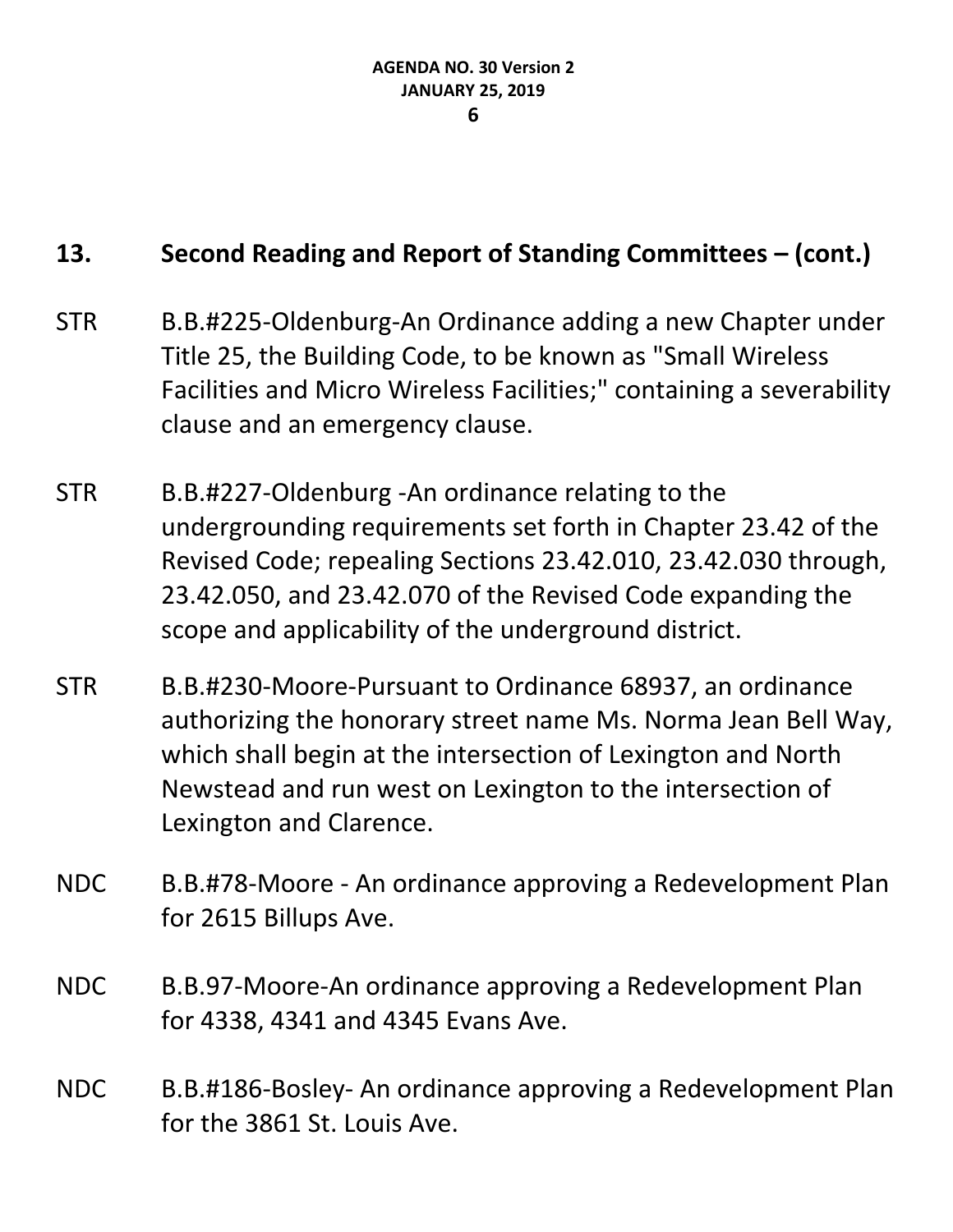- NDC B.B.#187-Kennedy -An ordinance approving a Redevelopment Plan for the 4965-4975 Dr. Martin Luther King Dr.
- NDC B.B.#199-Davis -An ordinance approving a Redevelopment Plan for 3000 Locust St.
- NDC B.B.#205 Vollmer An ordinance approving a Redevelopment Plan for 1929 Edwards St. & 5210 Daggett Ave.
- NDC B.B.#206- Vollmer -An ordinance approving a Redevelopment Plan for 5126 Daggett Ave. & 5135 Daggett Ave.
- NDC B.B.#208 –Ingrassia An ordinance approving a Redevelopment Plan for 2647-2653 Locust St.
- NDC B.B.#209-Spencer -An ordinance approving a Redevelopment Plan for 3535 Michigan Ave.
- NDC B.B.#210-Roddy An ordinance approving a Redevelopment Plan for 4325-4333 Swan Ave.
- NDC B.B.#211 –Guenther -An ordinance approving a Redevelopment Plan for 2821-2823 Iowa Ave.
- NDC B.B.#218-Vollmer -An ordinance approving a Redevelopment Plan for 5726 Reber Pl.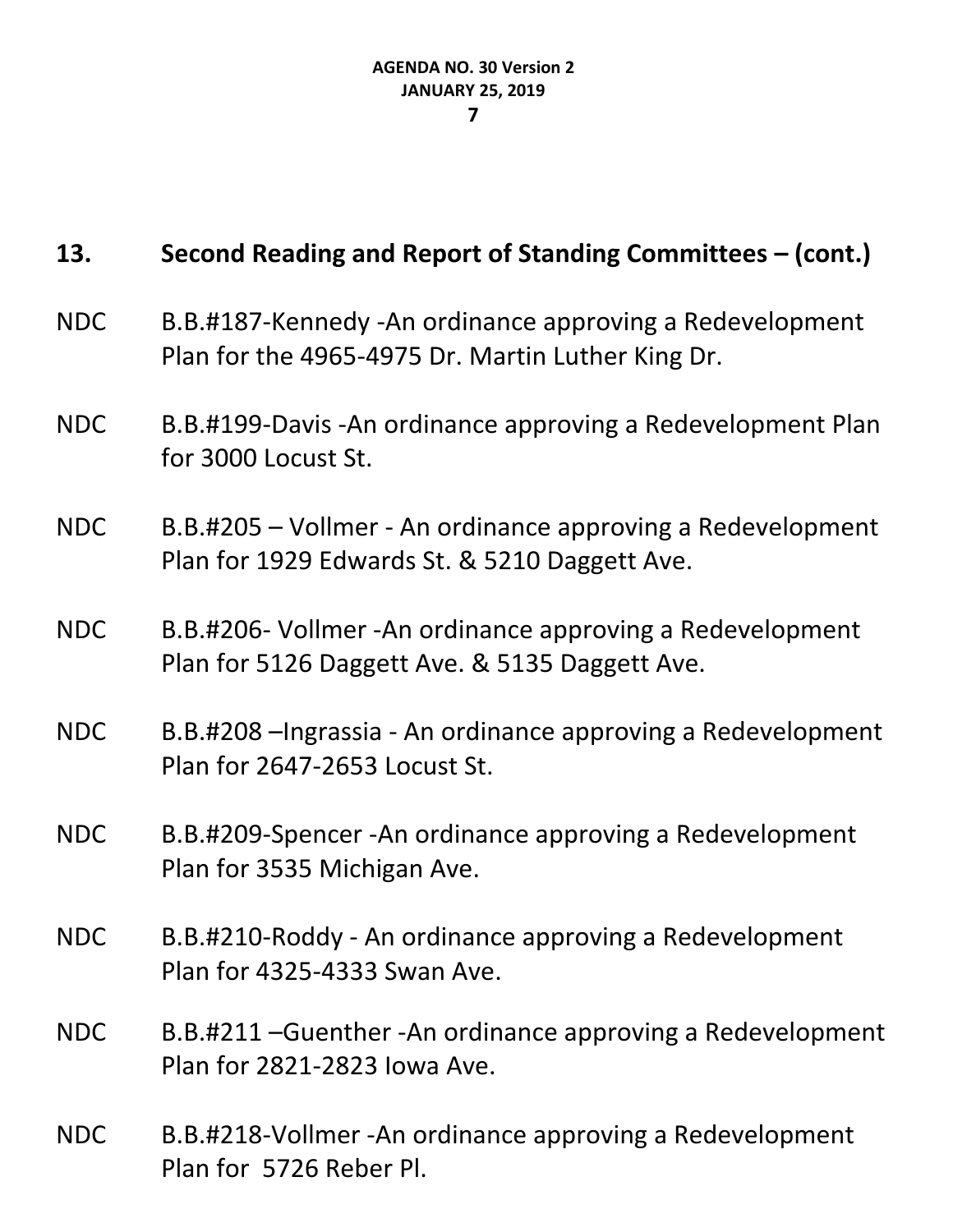- NDC B.B.#220-Pres. Reed An ordinance approving a blighting study and Redevelopment Plan dated December 18, 2018 for the 5467-5559 Delmar Blvd. Redevelopment Area.
- NDC B.B.#221AA-Navarro -An ordinance approving a Redevelopment Plan for the 5539-5551 Pershing Ave.
- HUDZ B.B.#188AA Ingrassia/Green/Rice An ordinance to designate portions of the Tower Grove East Neighborhood as a Local Historic District under provisions of Title Twenty-Four of the Code, a complete description of the boundaries of the District more fully described in the body of this ordinance, and providing for a development plan including Design Standards to be applied within the district and containing a severability clause.
- WM B.B.#175CS- Coatar An ordinance authorizing and directing the Mayor and Comptroller to enter into a Lease Agreement with FRONT PAGE LOFTS, LLC, to lease property located in City Block 516, for a period of Ten (10) years, and for the purposes of conducting operations of the City of Saint Louis Board of Election Commissioners, and containing an emergency clause.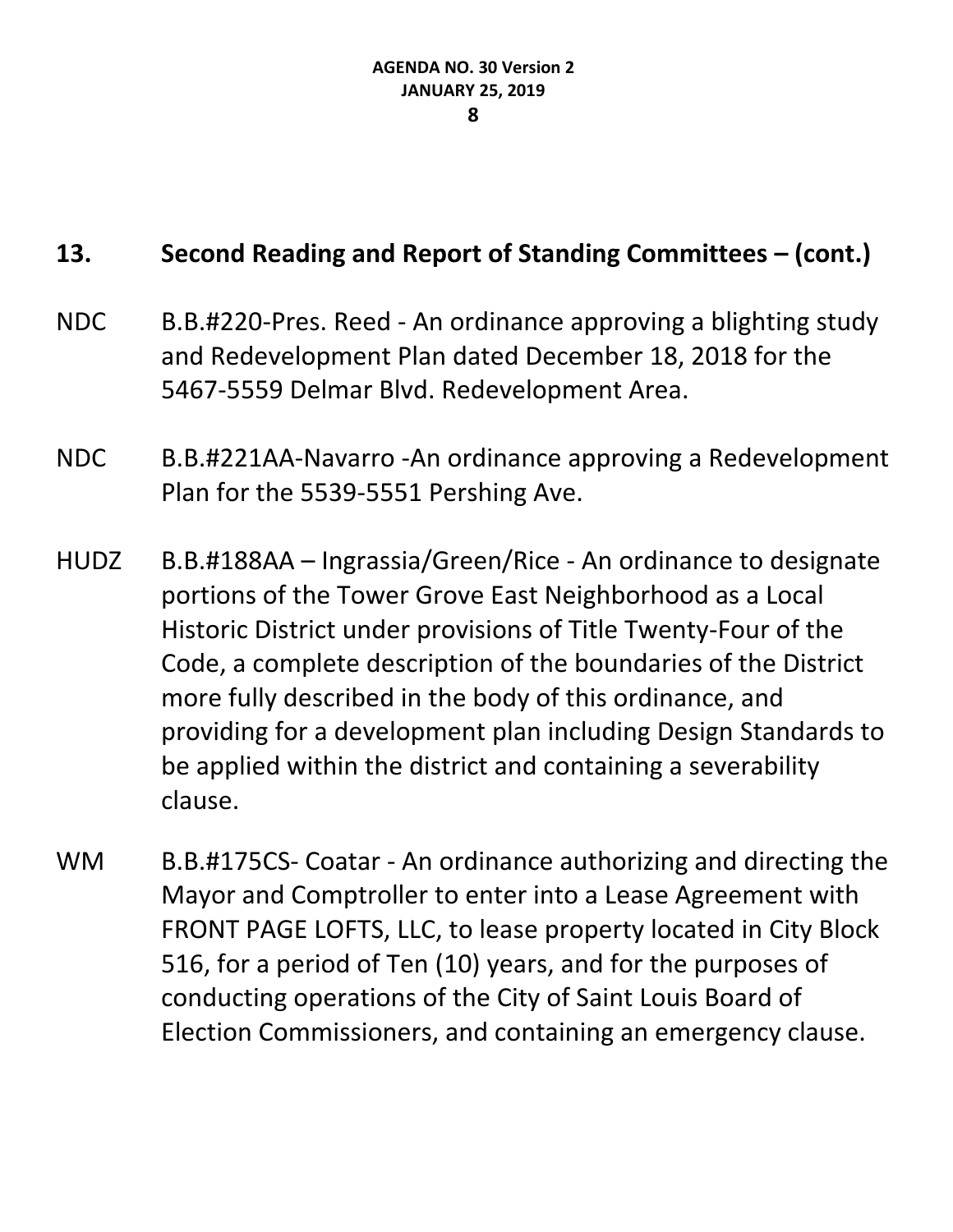- WM B.B.#200 Roddy An ordinance repealing paragraph (f) of Section Two of Ordinance 63780, approved on May 31, 1996, as amended in Ordinance 64550, approved January 15, 1999, and Ordinance 68236 approved January 16, 2009 and in lieu thereof a new paragraph (f) is enacted extending the period of time during which the Central West End Southeast Special Business District shall be permitted to collect a tax within the boundaries of the district and increasing the amount of such tax to an amount not to exceed \$0.85 per \$100.00 of assessed valuation of all real property within such district and to amend and restate the use for which the additional revenue produced by such tax may be put to; and containing effectiveness and emergency clauses.
- WM B.B.#201 Roddy An ordinance submitting to the qualified voters residing in the Central West End Southeast Special Business District, as established in Ordinance No. 63780, approved May 31, 1996, amended in Ordinance No. 64550, approved January 15, 1999, and amended in Ordinance No. 68236, approved January 16, 2009, a proposal to extend the levy of a tax on the real property located in said district for an additional ten years and increasing the amount of such tax to an amount not to exceed \$0.85 per \$100 assessed valuation; submitting said proposal to the voters of said district at the General Election on April 2, 2019; and containing an emergency clause.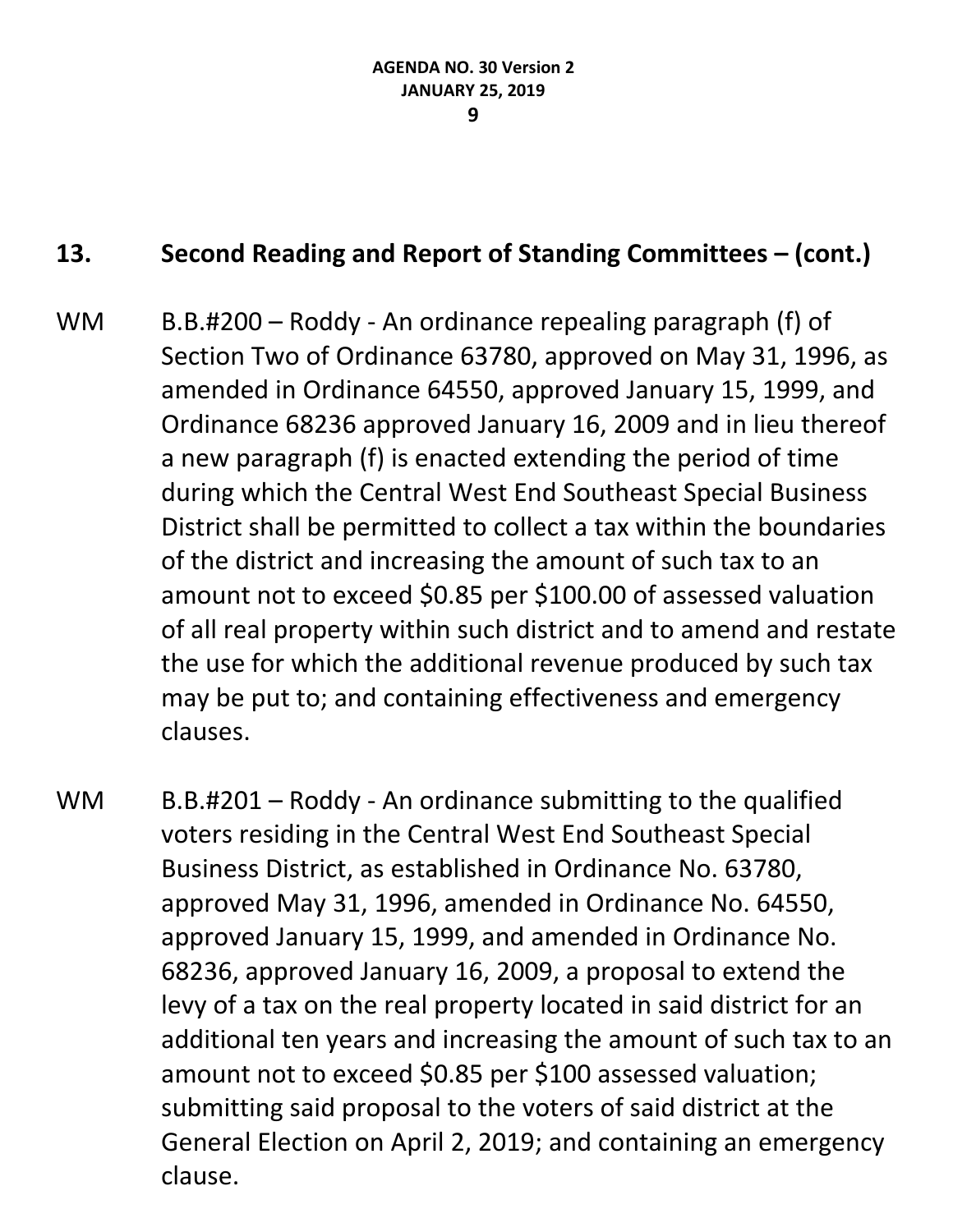- WM B.B.#226-Navarro -An ordinance amending Ordinance Nos. 64518, 67309, and 68206; authorizing the execution of an Escrow Trust Agreement by and between the City and UMB Bank, N.A.; prescribing the form and details of said Escrow; authorizing the release of unnecessary funds from the Argyle Special Allocation Fund ("SAF") and other related actions; and containing a severability clause.
- WM B.B.#228-Vollmer An Ordinance approving the petition to amend the petition to establish the La Collina Community Improvement district, finding a public purpose for the petition to amend the petition to establish the La Collina Community Improvement District, and containing an emergency clause and a severability clause.
- WM B.B.#229-Howard An Ordinance repealing Section One of Ordinance 48889, codified as Section 8.10.060 of the Revised Code, pertaining to the payment and discount of a tax imposed on cigarette merchants, and enacting in lieu thereof a new Section One of Ordinance 48889.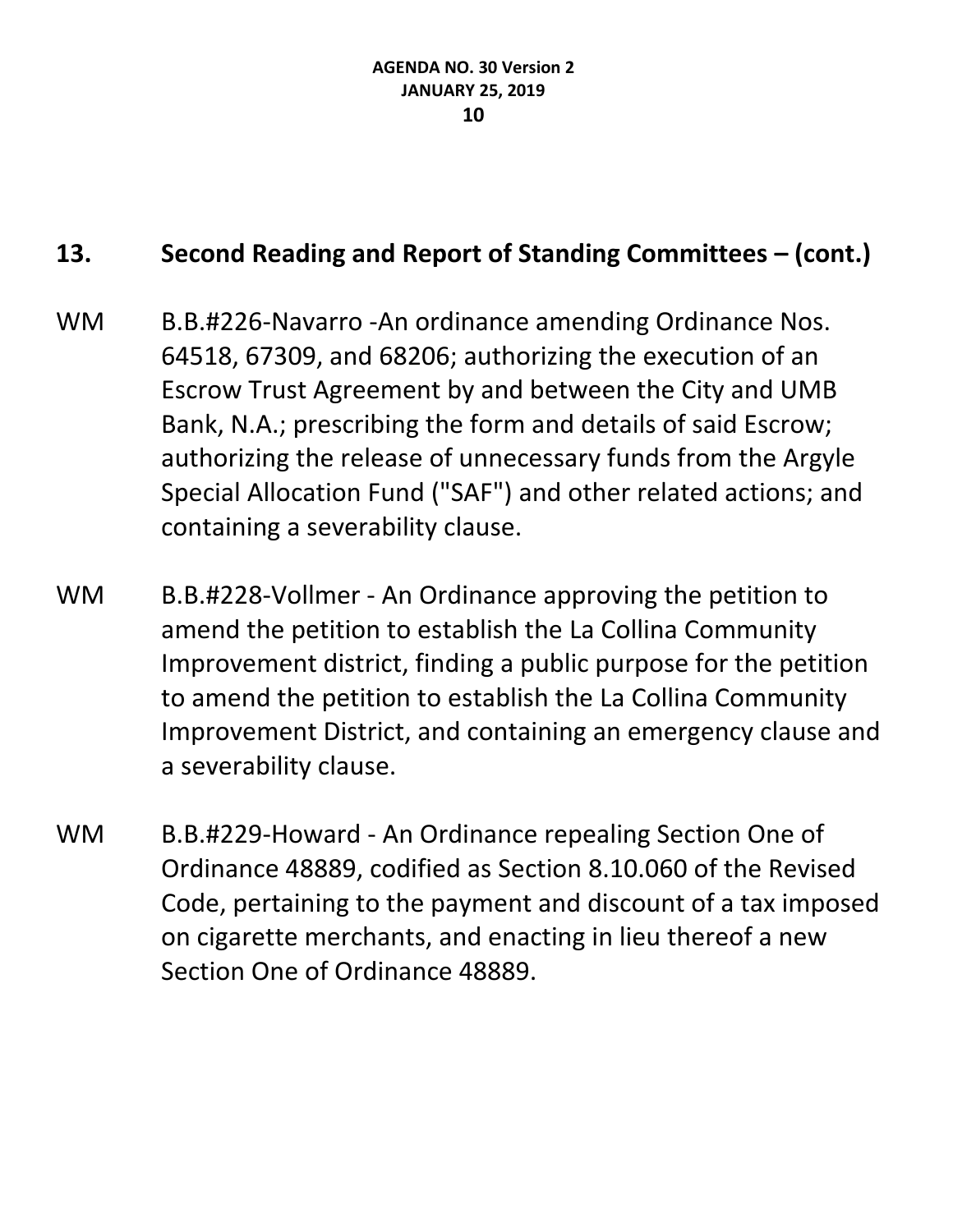- LEG B.B.#26 –Ingrassia An ordinance to revise Ordinance 70737, approved March 2, 2018, pertaining to enforcement of code violations related to buildings, structures and premises in the City; by amending Ordinance 70737, Section Once Sub-section C, related to the procedures for the collection of administrative citation; containing a severability clause and an emergency clause.
- LEG B.B.#136-Vaccaro An ordinance defining "recreational fire" as an outdoor fire, burning fuel other than rubbish, leaves, grass, paper, building materials except for untreated dimensional lumber, or logs larger than four (4) inches diameter, where the fuel is not contained in an incinerator, outdoor fireplace, portable outdoor fireplace, barbeque grill or barbeque pit, has a total fuel area no more than thirty (30) inches in diameter and eighteen (18) inches in height, used for pleasure, religious, ceremonial, cooking, warmth or similar purposes; and providing for the regulation of recreational fires; and containing an emergency clause.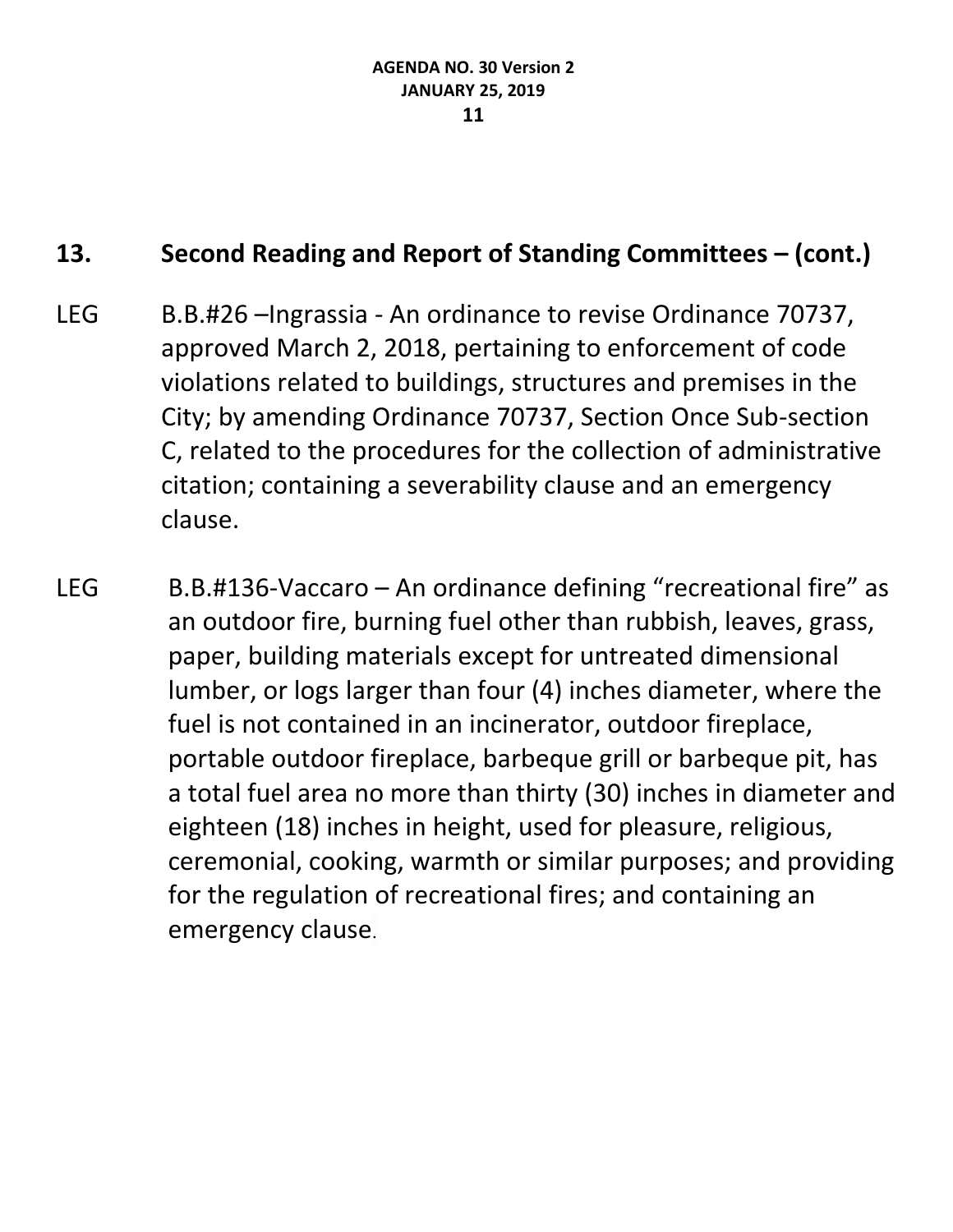- PS B.B.#222 J. Boyd An ordinance recommended by the Board of Estimate and Apportionment authorizing and directing the City to issue and sell its general obligation bonds in various Series, in an aggregate principal amount of not to exceed \$40,000,000 of which no more than \$6,000,000 in aggregate Principal amount shall be issued annually) for the purpose of Stabilizing, within the limits described in the City's Proposition NS (Neighborhood Stablilization) Ordinance; containing an Emergency clause.
- $PS$  B.B.#223 J. Boyd An ordinance authorizing and directing the Circuit Attorney to enter into a Memorandum of Understanding with The Unites States Attorney's Office, Eastern District of Missouri Providing for cross-jurisdiction over crimes that take place in and around St. Louis, authorizing one or more qualifying St. Louis Assistant Circuit Attorneys to be assigned to the United States Attorney's Office, Eastern District of Missouri as Special Assistant United States Attorneys to facilitate the investigation and prosecution of Federal offenses involving the possession or use of a firearm; containing an emergency clause.
- TC B.B.#104CSAA Davis An ordinance enlarging the boundaries of the Port Authority of the City of St. Louis Port District, subject to the approval of the Missouri Highways and Transportation Commission, and authorizing certain actions in connection therewith.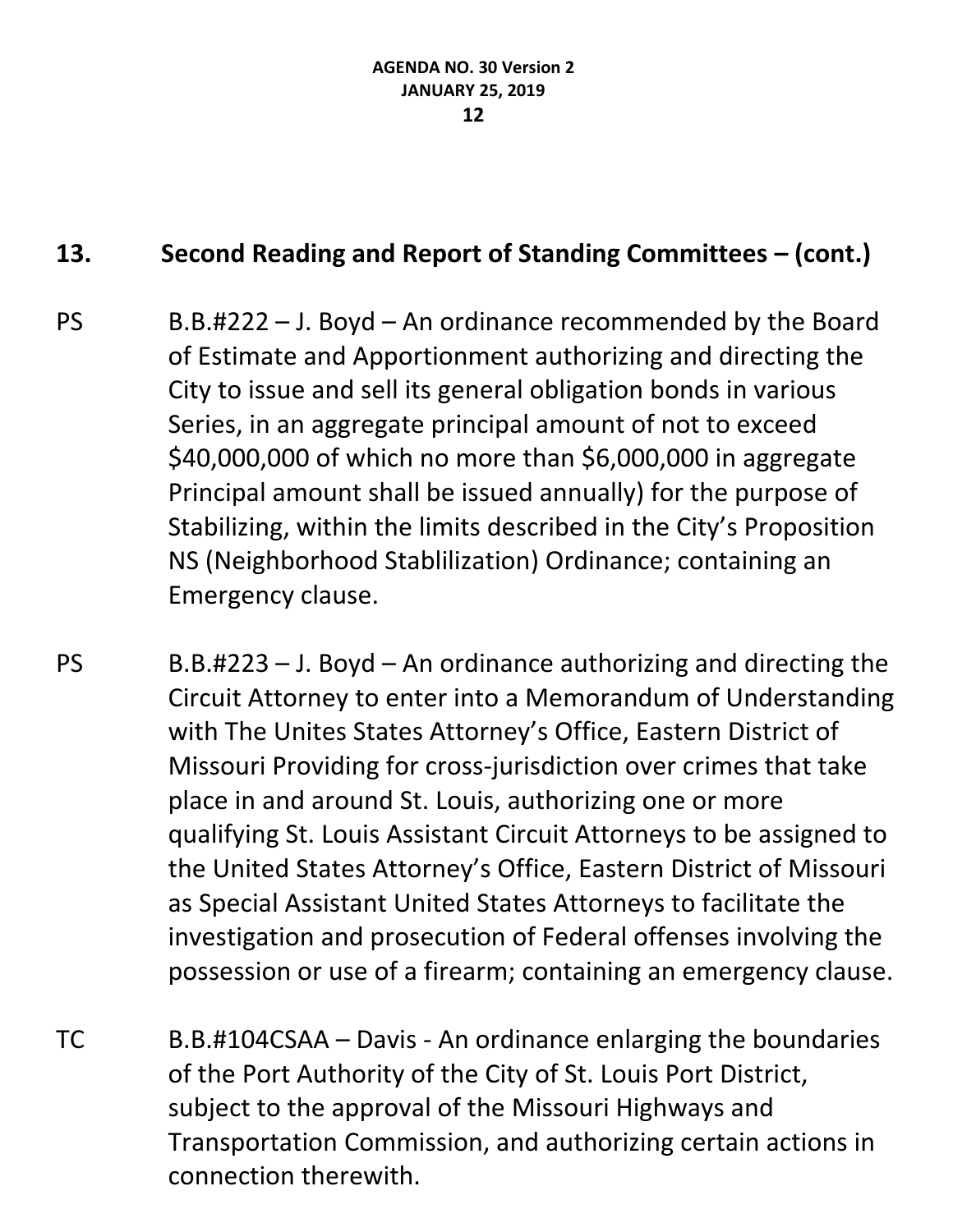# **14. Report of Special Committees** None

## **15. Perfection Consent Calendar.**

- STR B.B.#185-Vaccaro An Ordinance establishing a four-way stop site at the intersection of McCausland and Bancroft regulating all traffic traveling eastbound and westbound on Bancroft at McCausland and regulating all traffic traveling northbound and southbound on McCausland at Bancroft, and containing an emergency clause.
- STR B.B.#203-Ingrassia -An ordinance pertaining to the permit fees established pursuant to the City Bike Share Policy established and authorized by St. Louis City Ordinance 70710; establishing a Micro-Mobility Fund, and requiring the permit fees collected pursuant to the City Bike Share Policy to be deposited into the Micro-Mobility Fund.
- STR B.B.#204-Oldenburg -An ordinance amending Section Three of Ordinance No. 70892 pertaining to the establishment of procedures and requirements for the collocation and deployment of Small Wireless Facilities in the right-of-way and City property by adding a new subsection L to Section Three of Ordinance 70892 to permit the City to require reasonable, technically feasible, nondiscriminatory and technologically neutral design or concealment measures in a Historic District; and containing an emergency clause.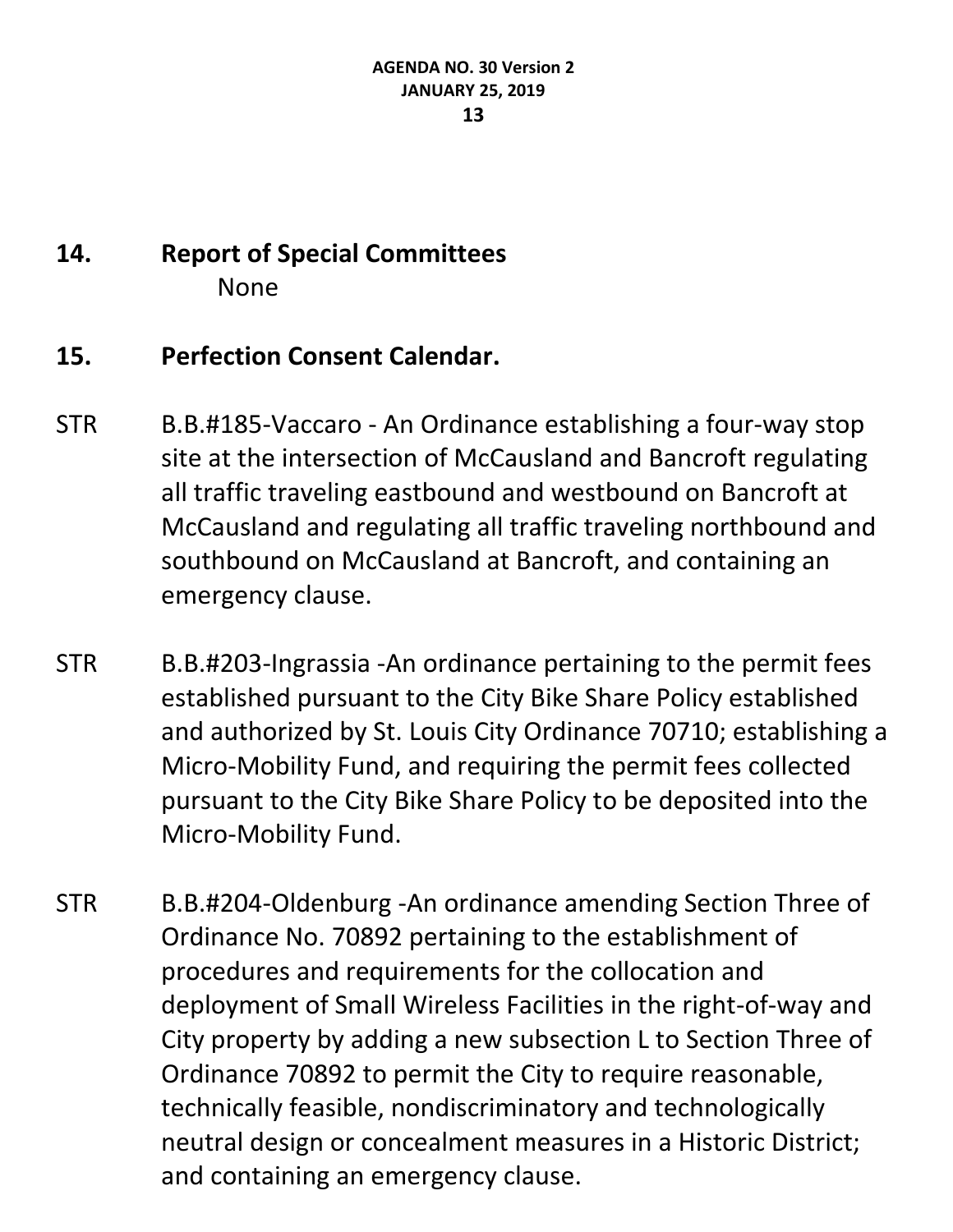- STR B.B.#213-Navarro -An ordinance pertaining to parking within the "Skinker-Fauquier Parking District;" establishing the location and restrictions for curb parking in the restricted parking zone within the "Skinker-Fauquier Parking District;" authorizing the placement of Permit Parking Only signs within the District; and prohibiting the parking, within the District, of any vehicle which does not display the authorized permit; containing definitions, a penalty clause and an emergency clause.
- STR B.B.#214-Moore -An ordinance repealing Ord. No 70858 pertaining to the establishment of a 2-way stop site at the intersection of Warne and Lexington, establishing a 3-way stop site at the intersection of Warne and Lexington regulating all traffic travelling northbound and southbound on Warne at Lexington and regulating all traffic travelling westbound on Lexington at Warne, and containing an emergency clause.
- PS B.B.#9-Ingrassia An ordinance to revise Ordinance 70736, approved March 2, 2018, pertaining to the collection of administrative citation fines assessed by the Building Commissioner; containing a severability clause and an emergency clause.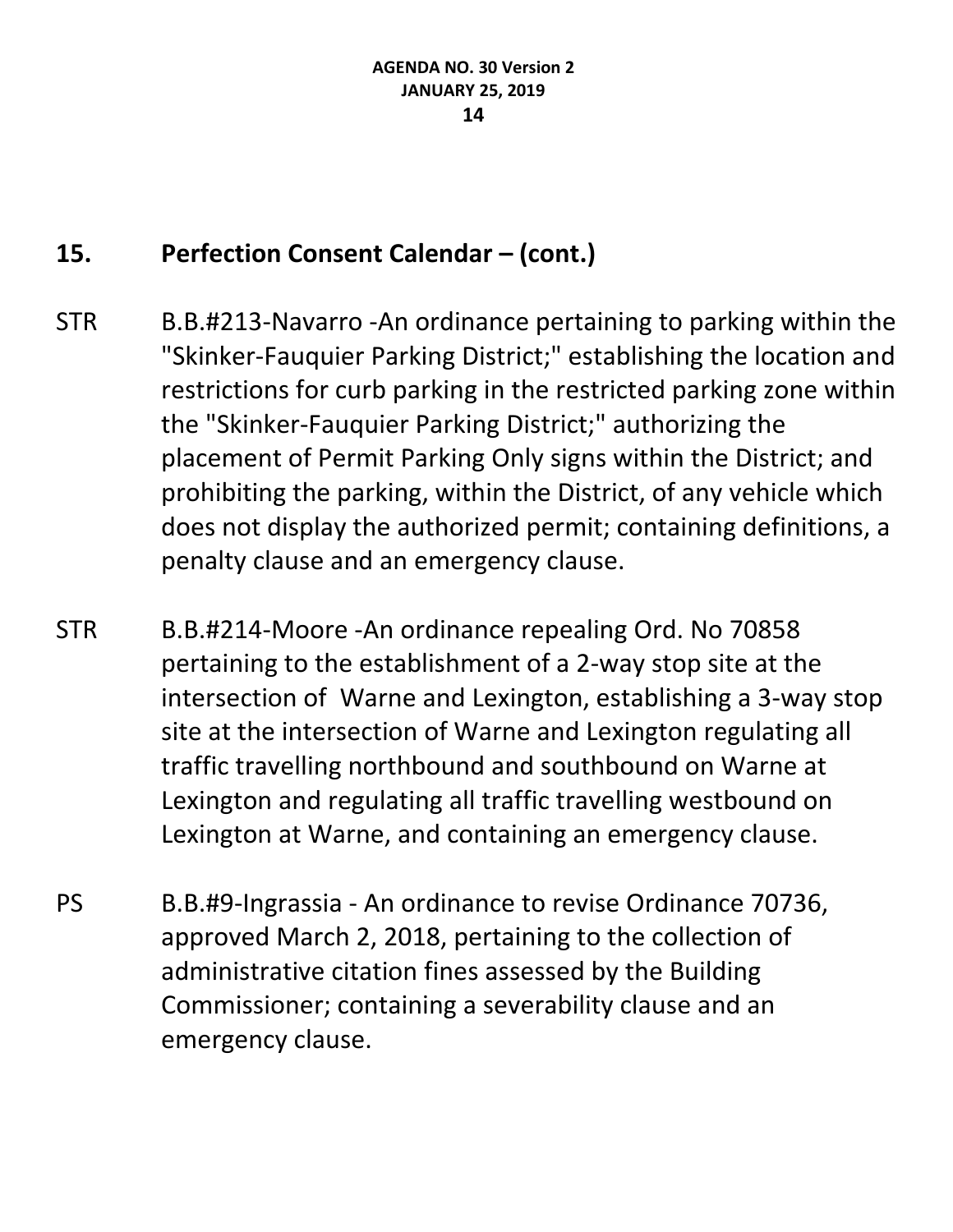- PS B.B#189-Ingrassia An ordinance approved and recommended by the Preservation Board and the Planning Commission of the City pertaining to the Lafayette Square Historic District; amending Ordinance #69112, repealing and replacing certain standards for the Lafayette Square Historic District as set forth herein.
- HUDZ B.B.#96 Ingrassia An ordinance approving a Redevelopment Plan for 2200-2218 Washington Ave.
- HUDZ B.B.#194 Moore An ordinance approving a Redevelopment Plan for Cottage/N. Taylor/Maffitt/Cora.
- HUDZ B.B.#202 Cohn An ordinance approving a Redevelopment Plan for Meramec St./S. Compton/Bates/S. Grand.
- HUDZ B.B.#207 Coatar An ordinance approving a Redevelopment Plan for 200 North 4th Street.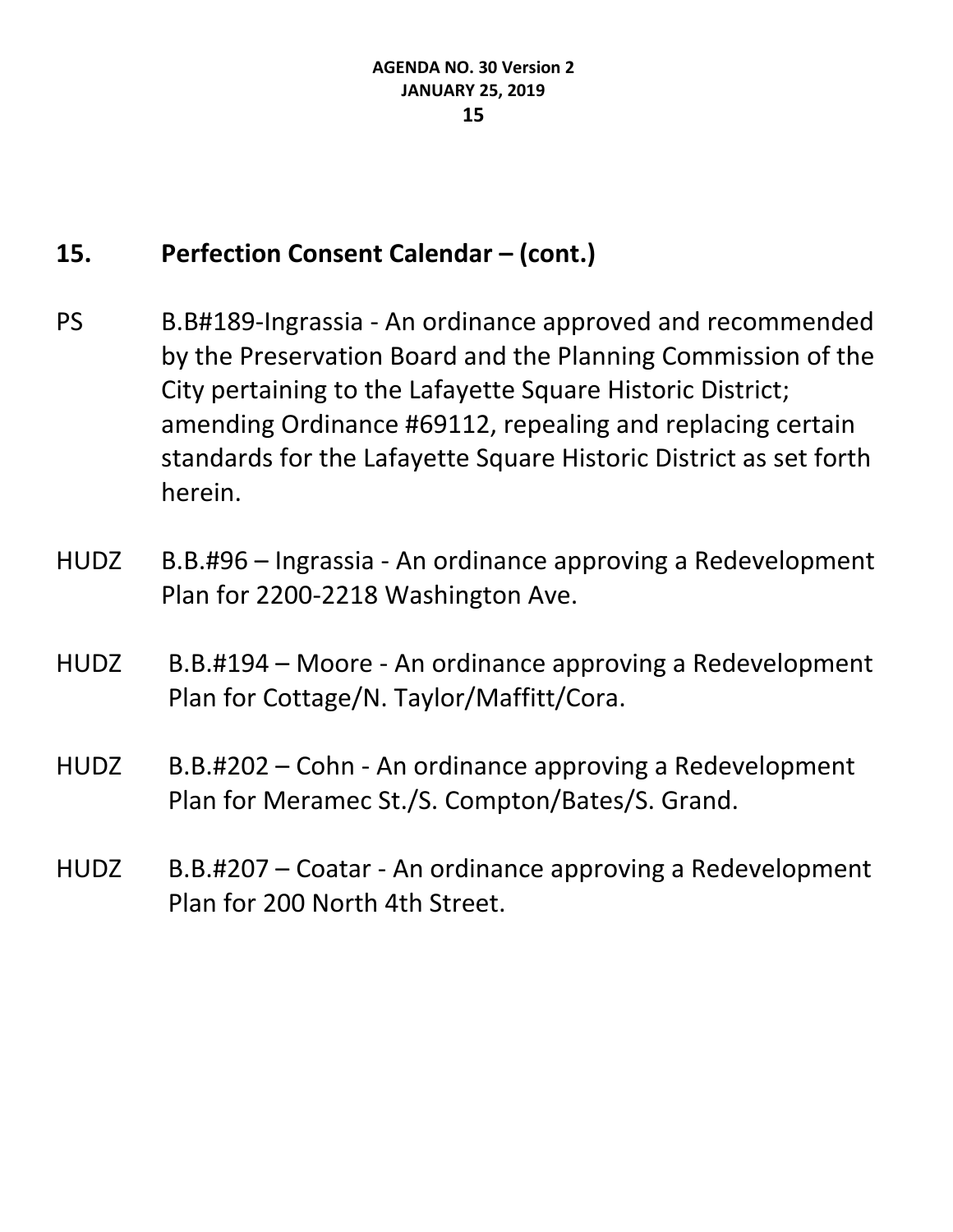- TC B.B.#190-Davis -An Ordinance recommended and approved by the Airport Commission, the Board of Public Service, and the Board of Estimate and Apportionment, establishing and authorizing a public works and improvement program (the "Airfield, Building & Environs Projects") at St. Louis Lambert International Airport, consisting of capital improvement projects to and for the terminal complexes, airfield structures and facilities, and associated Airport structures, facilities, and environs including certain snow equipment and vehicles, and other associated Airport improvements
- TC B.B.#191-Davis -An ordinance recommended and approved by the Airport Commission, the Comptroller and the Board of Estimate and Apportionment, making certain findings with respect to the transfer of up to Thirteen Million Seven Hundred Twenty-Seven Thousand Seven Hundred Sixty-Nine Dollars (\$13,727,769) of excess moneys that The City of St. Louis the owner and operator of St. Louis Lambert International Airport, intends to transfer from the Debt Service Stabilization Fund to the Airport Revenue Fund.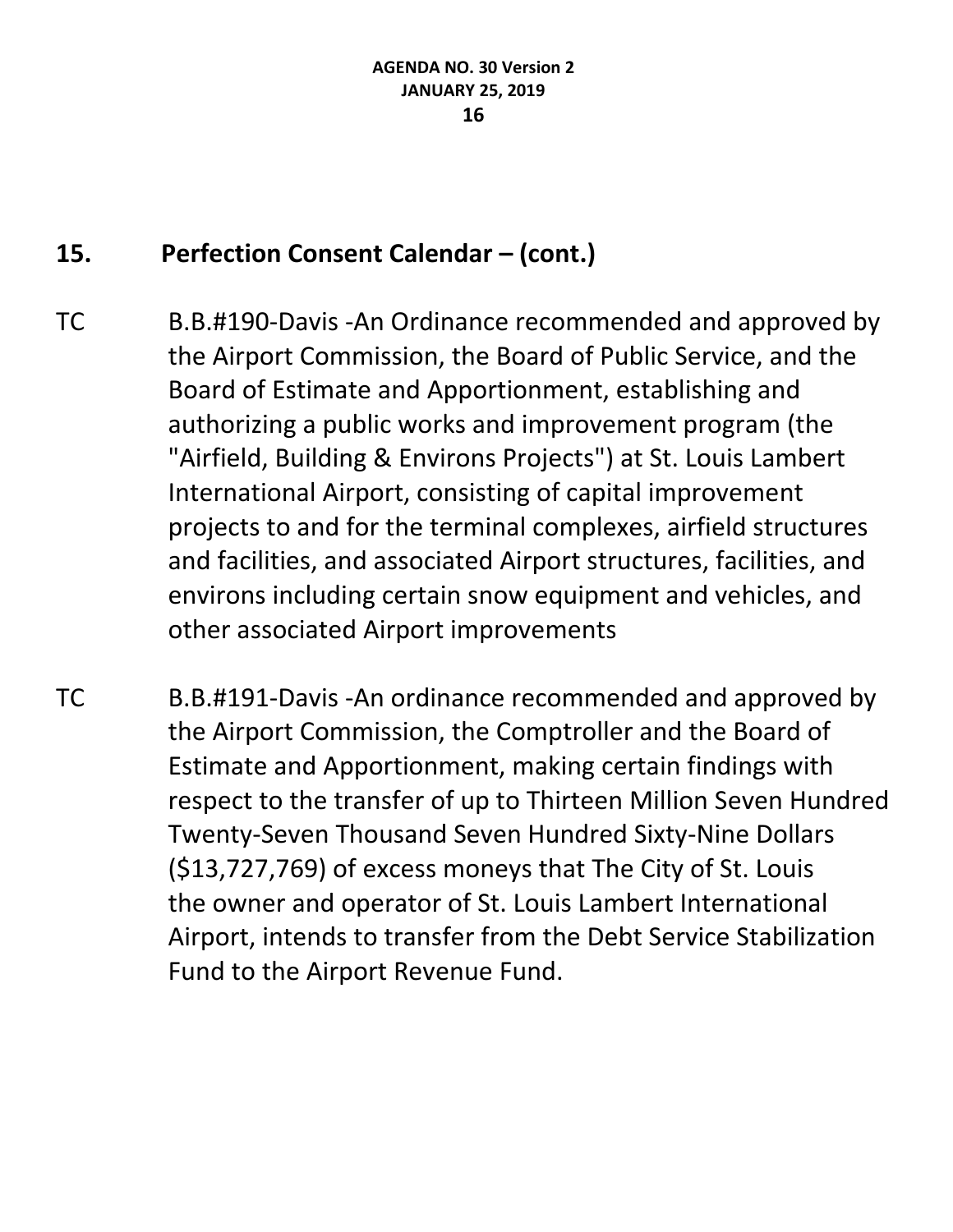TC B.B. 193 –Davis - An ordinance recommended by the Airport Commission and the Board of Estimate and Apportionment authorizing and directing the Director of Airports and the Comptroller to enter into and execute a Second Restated and Amended Lease Agreement Northern Tract Site between the City, the owner and operator of St. Louis Lambert International Airport, and Bi-National Gateway Terminal, LLC, a limited liability company organized and existing under the laws of the State of Missouri, granting to the Lessee the right to occupy and use the "Leased Premises" consisting of approximately 61.10 acres and improvements thereon commonly known as the "Northern Tract Site", which is more fully described in Section 201 and EXHIBIT "A" and EXHIBIT "B" of the Lease Agreement AL-094, in order to: a) demolish any existing improvements that are not retained improvements, b) construct new improvements in order to accommodate international cargo enterprises and other air cargo operations and distribution facilities, c) develop and operate a fixed base operator facility, and d) perform all operations and functions that are incidental or necessary to such use and development or authorized in the Lease Agreement AL-094, subject to and in accordance with the provisions of the Lease Agreement AL-094; authorizing and directing the Mayor, the Comptroller, the Register, the City Counselor, the Director of Airports, and other appropriate officers, agents, and employees of the City; and containing a severability clause and an emergency clause.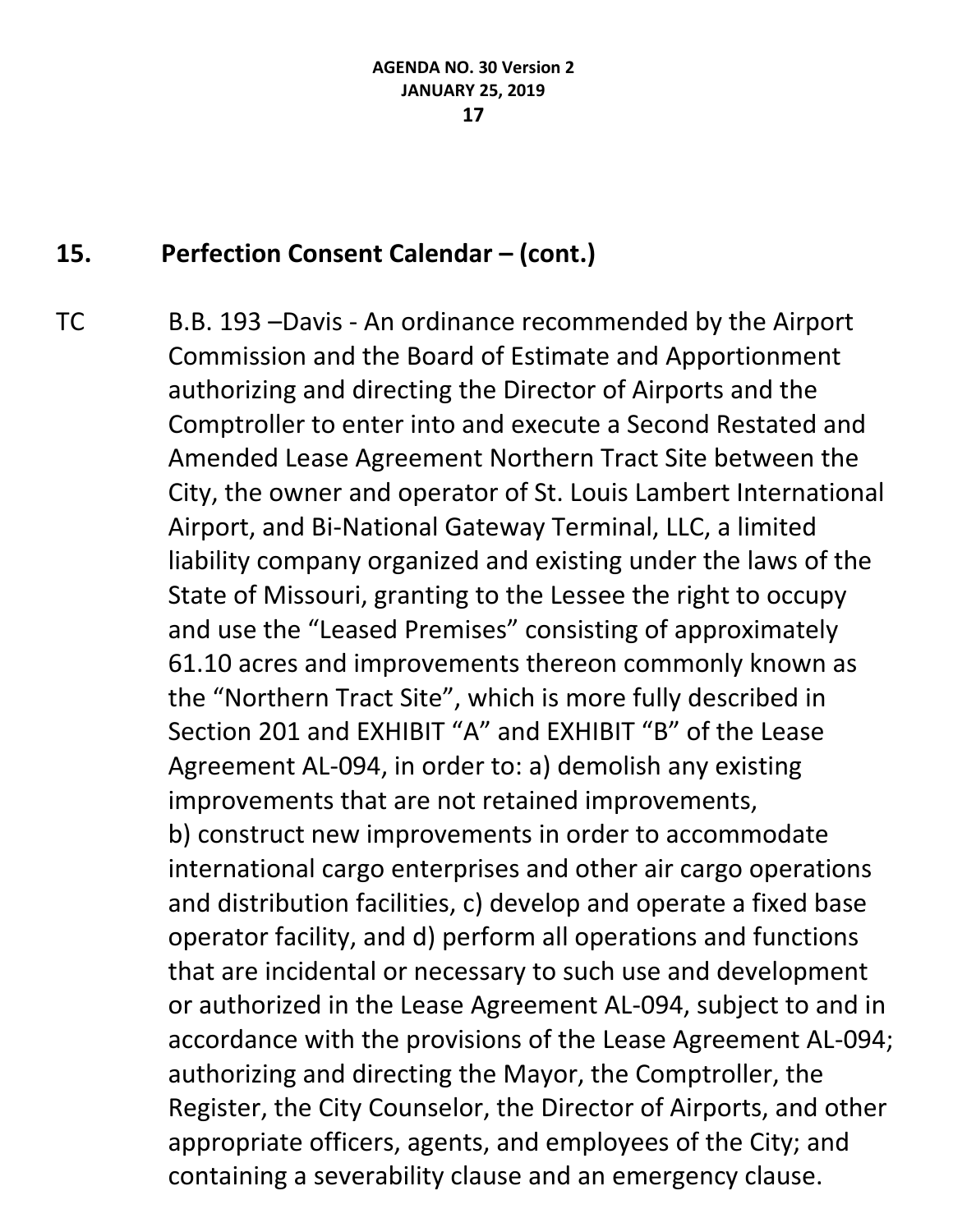### **16. Board Bills for Perfection**

- PS B.B.#170 J. Boyd/Pres. Reed/Hubbard/Coatar/Spencer/ Vaccaro/Kennedy/Muhammad - An ordinance authorizing and directing the Circuit Attorney, to enter into a contract with the United States Department of Justice, Bureau of Justice Assistance, Office of Justice Programs for funding to create a Conviction Integrity Unit within the Office of the Circuit Attorney and authorizing the Circuit Attorney to expend the contract grant funds necessary to support this effort including the hiring of personnel; and containing an emergency clause.
- HUDZ B.B.#177 Guenther An Ordinance recommended by the Board of Estimate and Apportionment authorizing The City to issue its Taxable Industrial Development Revenue Bonds (Anheuser – Busch, LLC Project), Series 2018, in a principal amount of not to exceed \$75,000,000 for the purpose of providing funds to pay the costs of acquiring certain equipment for an industrial development project; approving a plan for such project; authorizing and directing the Mayor and the Comptroller to execute certain documents related thereto.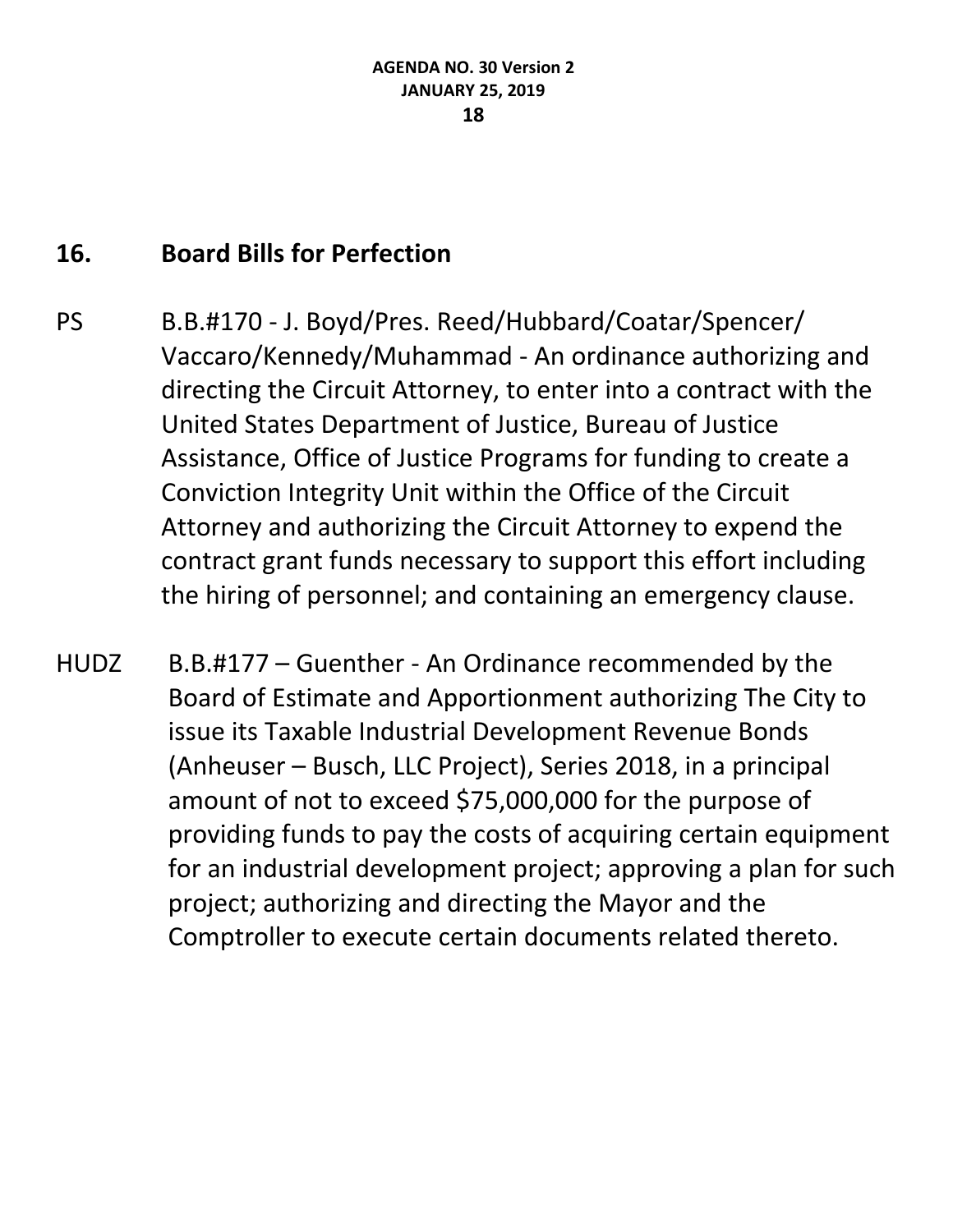# **16. Board Bills for Perfection – (cont.)**

WM B.B.#215CS – Coatar - An ordinance submitting to the qualified voters of the City a gross receipts tax to be imposed on telecommunications and fiber network providers as set forth herein; providing for an election to be held therefore and the manner of voting thereat; and, upon passage of said ballot measure, an amendment to City Ordinance 67717 as codified in Section 23.34.020 of the Revised Code of the City and Sections 23.34.010 through 23.34.030 of the Revised Code reflecting gross receipts tax to be imposed as approved by the voters; establishing a Telecommunications Gross Receipts Tax Fund, and requiring the gross receipts tax collected pursuant to the Sections 23.34.010 through 23.34.030 of the Revised Code to be deposited into the Telecommunications Gross Receipts Tax Fund to be appropriated and expended to further smart city initiatives in the City.

### **17. Third Reading Consent Calendar**

HUDZ B.B.#101 – Hubbard - An ordinance pertaining to the Al's Restaurant, located at 1200 N. 1st Street, having as subject matter the designation of the Property as a City Landmark, containing definitions, Landmark Standards and a severability clause.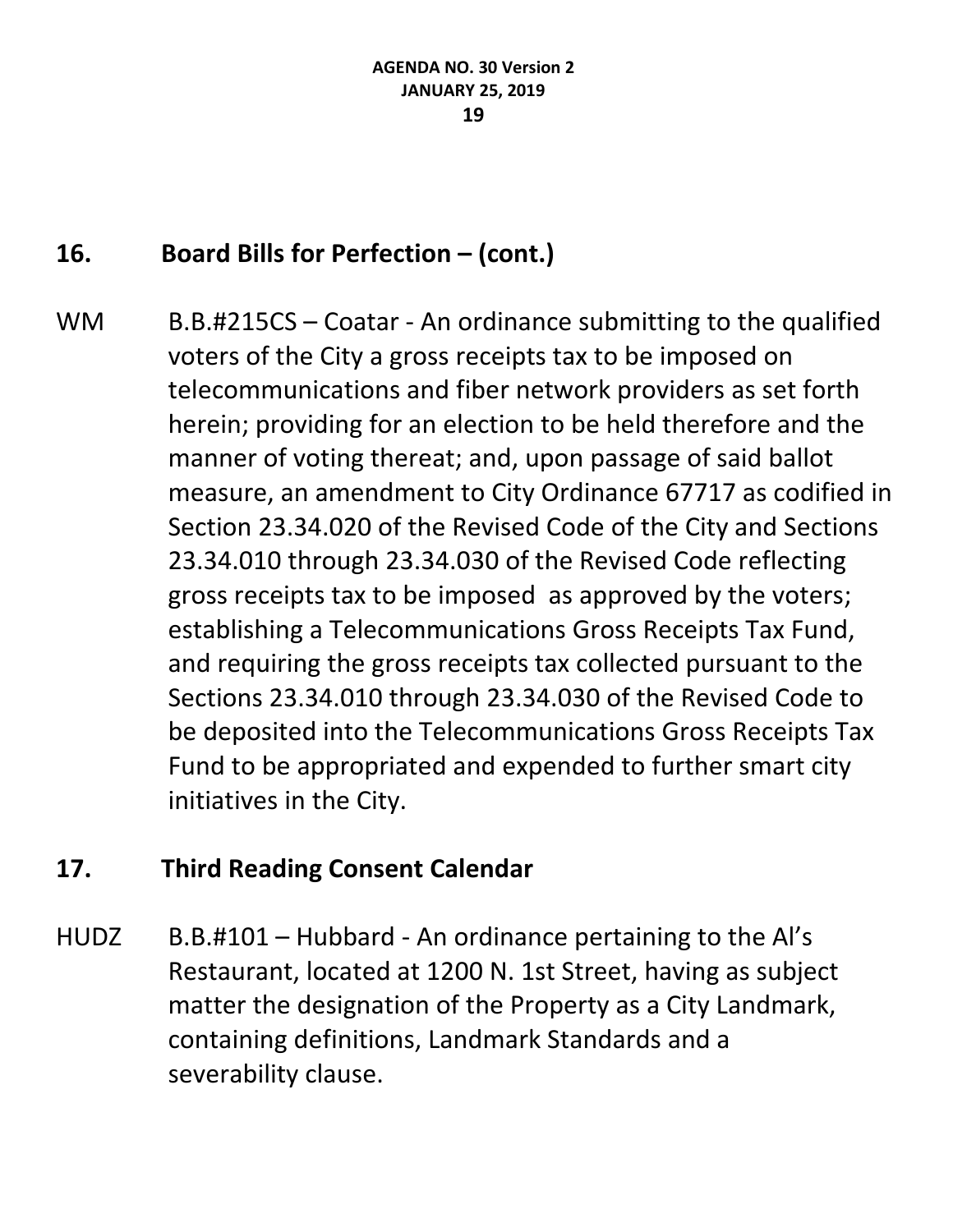## **17. Third Reading Consent Calendar – (cont.)**

- HUDZ B.B.#161 Ingrassia An ordinance pertaining to Special Use Districts; establishing The Lafayette Square Area Special Use District and containing an emergency clause.
- **18. Third Reading/Report of Engrossment and Final Passage** None
- **19. Report of the Enrollment Committee.**
- B.B.#101 #161

#### **20. Courtesy Resolutions Consent Calendar**

- Res.#224 Pres. Reed The Board of Aldermen notes the passing of Charles B. Hill.
- Res.#228 Ingrassia The Board of Aldermen recognize the 2018 Roosevelt High School Roughrider boys soccer team's first ever Missouri State High Schools District Championship.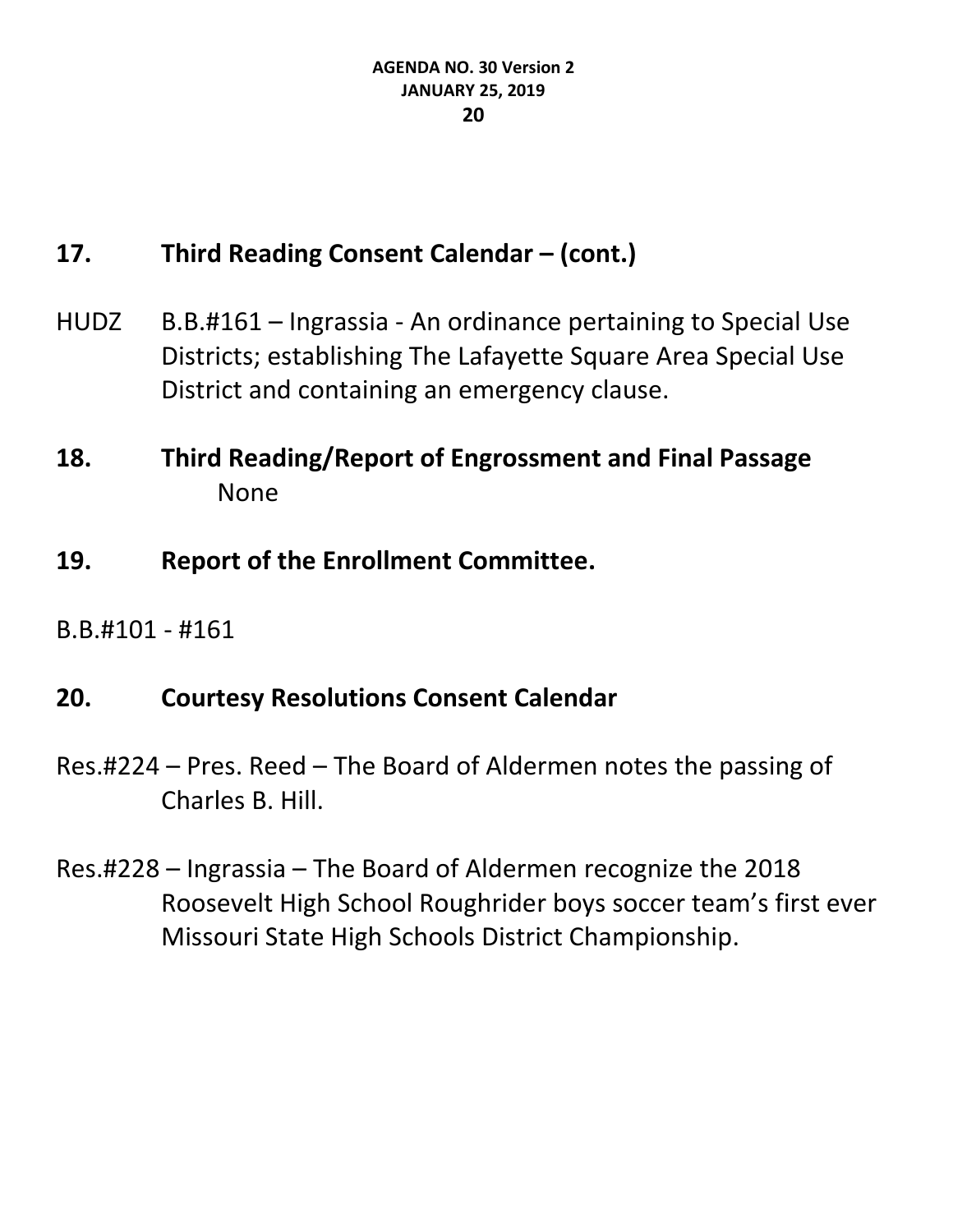# **20. Courtesy Resolutions Consent Calendar – (cont.)**

- Res.#229 Pres. Reed The Board of Aldermen recognize #Boom Magazine and their contributions to the St. Louis community.
- Res.#230 Kennedy The Board of Aldermen pause in our deliberations to reflect upon the life of Percy Jackson Hayes and his many contributions to his community and the City of St. Louis.
- Res.#232 Davis The Board of Aldermen recognize the St. John Missionary Baptist Church and wish them continued success, great achievements and blessings while rendering service to our community.
- Res.#233 Ingrassia The Board of Aldermen recognize the 2018 Roosevelt High School Roughrider Football team's St. Louis Public High School League Championship
- Res.#234 Davis/Pres. Reed The Board of Aldermen express their deepest heartfelt sympathy upon the passing of Velmarie King.

## **21. First Reading of Resolutions.**

Res.#225 – Rice/Green/Ingrassia/Spencer/Navarro - A resolution calling for Congress to enact the EACH Women Act, and calling upon our elected officials to provide abortion care coverage in public and private insurance programs in Missouri.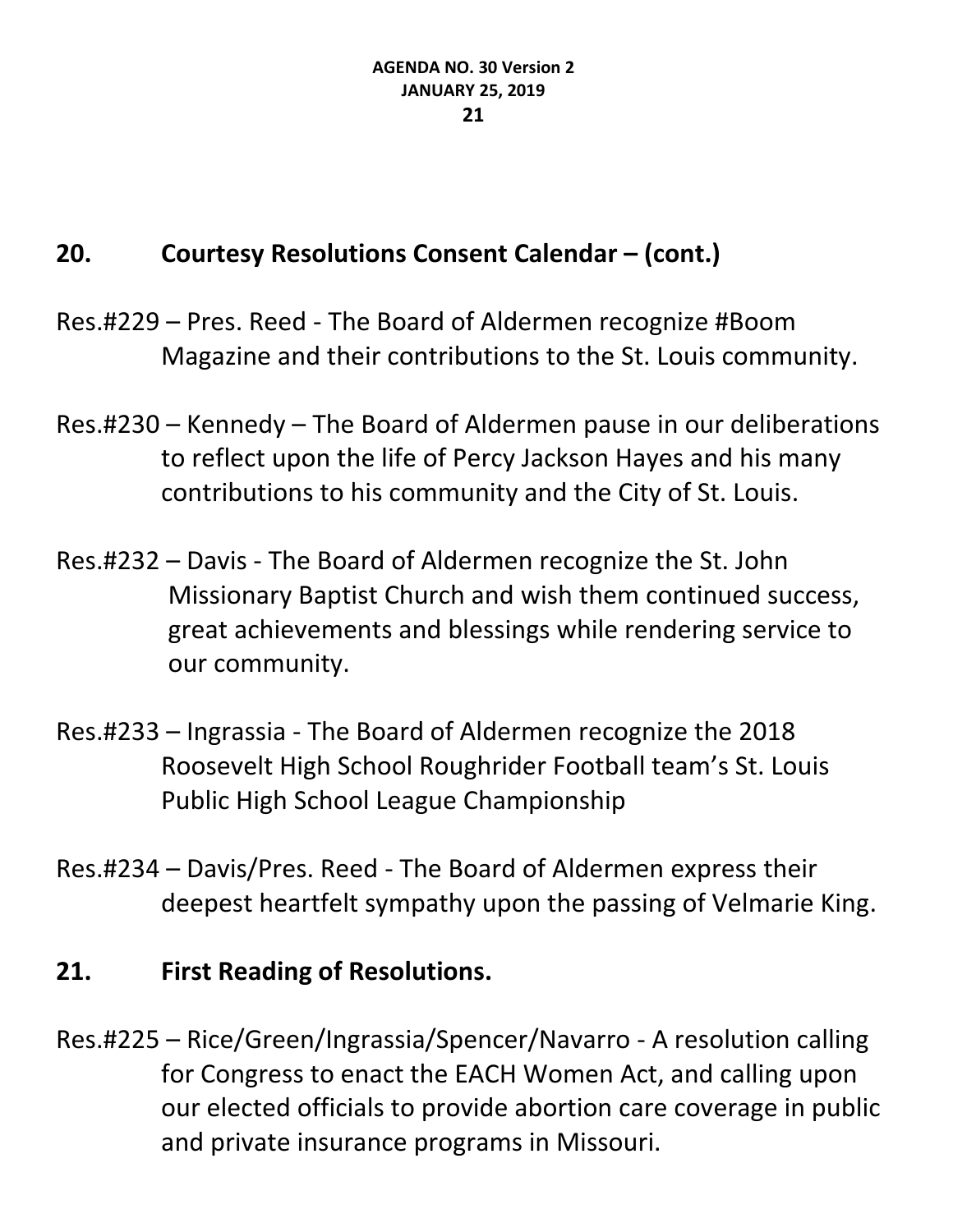# **21. First Reading of Resolutions – (cont.)**

- Res.#226 Middlebrook The Board of Aldermen recommend that the City of St. Louis Port Authority provide personal property tax abatement to PSC Metals, LLC.
- Res.#227 Rice A resolution calling upon our elected officials to pass updates to the Missouri Revised Statutes to modernize problematic features of Missouri's HIV criminal laws in order to revise intent, recalibrate penalties proportional to harm done, remove criminalization of actions that pose no risk of transmission, and reduce stigma by eliminating HIV-specific language in our criminal codes.
- Res.#231 Vaccaro The Board of Aldermen calls upon Missouri's elected federal officials to take affirmative steps, and encourage their respective chambers' leaders and the Whitehouse to come to the table in good faith to negotiate a prompt end to the partial government shutdown.

### **22. Second Reading Resolutions, Committee Reports & Adoptions.**

HH Res.#221-Ingrassia –Encouraging Disability Inclusion.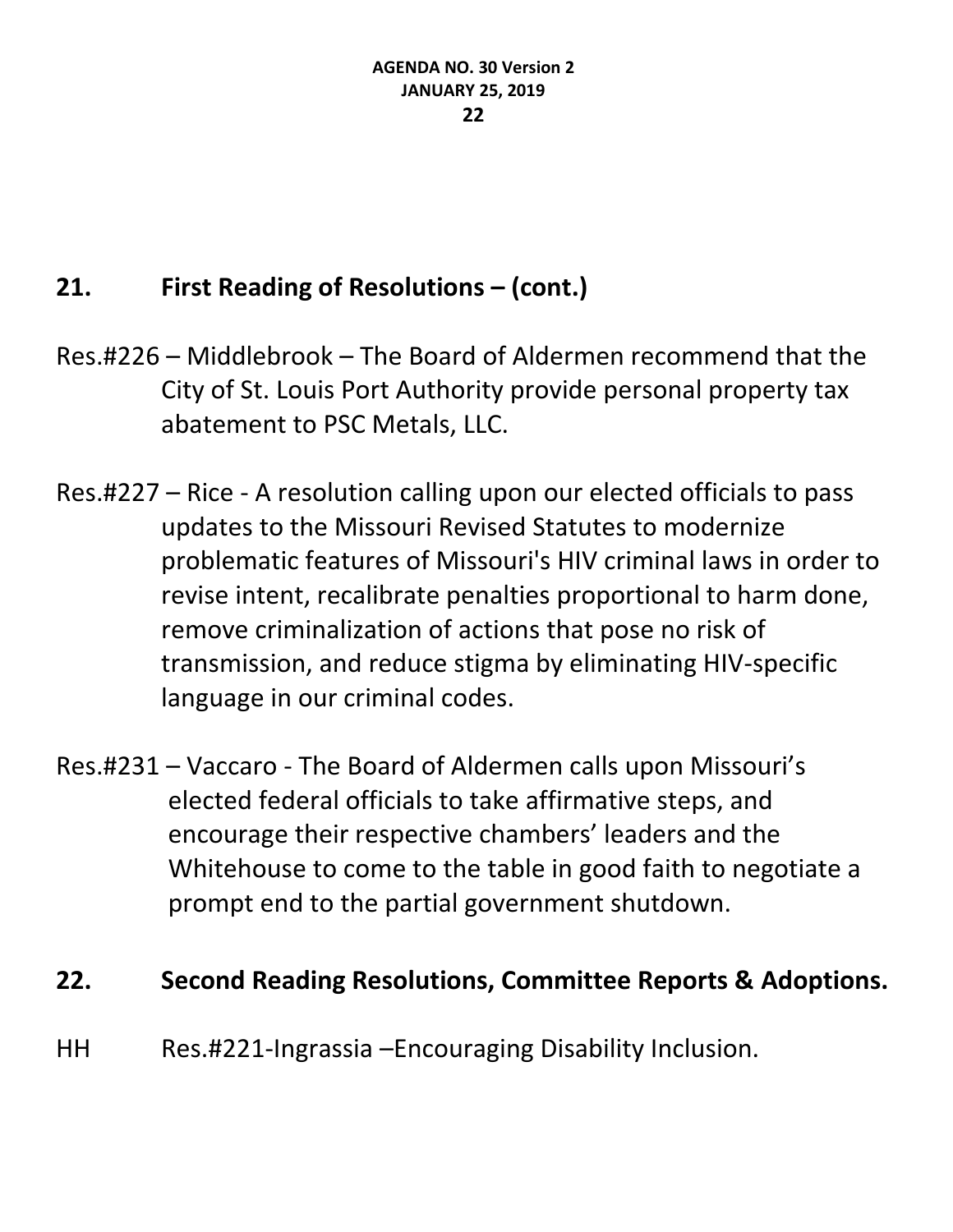- **23. Miscellaneous and Unfinished Business.** none
- **24. Announcements**

#### **MONDAY, JANUARY 28, 2019**

#### **NO MEETINGS**

#### **TUESDAY, JANUARY 29, 2019**

#### **STREETS, TRAFFIC & REFUSE MEETING – 9:00 A.M. – LEISURE ROOM**

B.B.#236 – Roddy - An ordinance recommended by the Board of Public Service to conditionally vacate above surface, surface and subsurface rights for vehicle, equestrian and pedestrian travel in a section of Spring beginning approximately 445 feet south of Forest Park and continuing southwardly 30 feet to its terminus at Market/Interstate 64 in the City.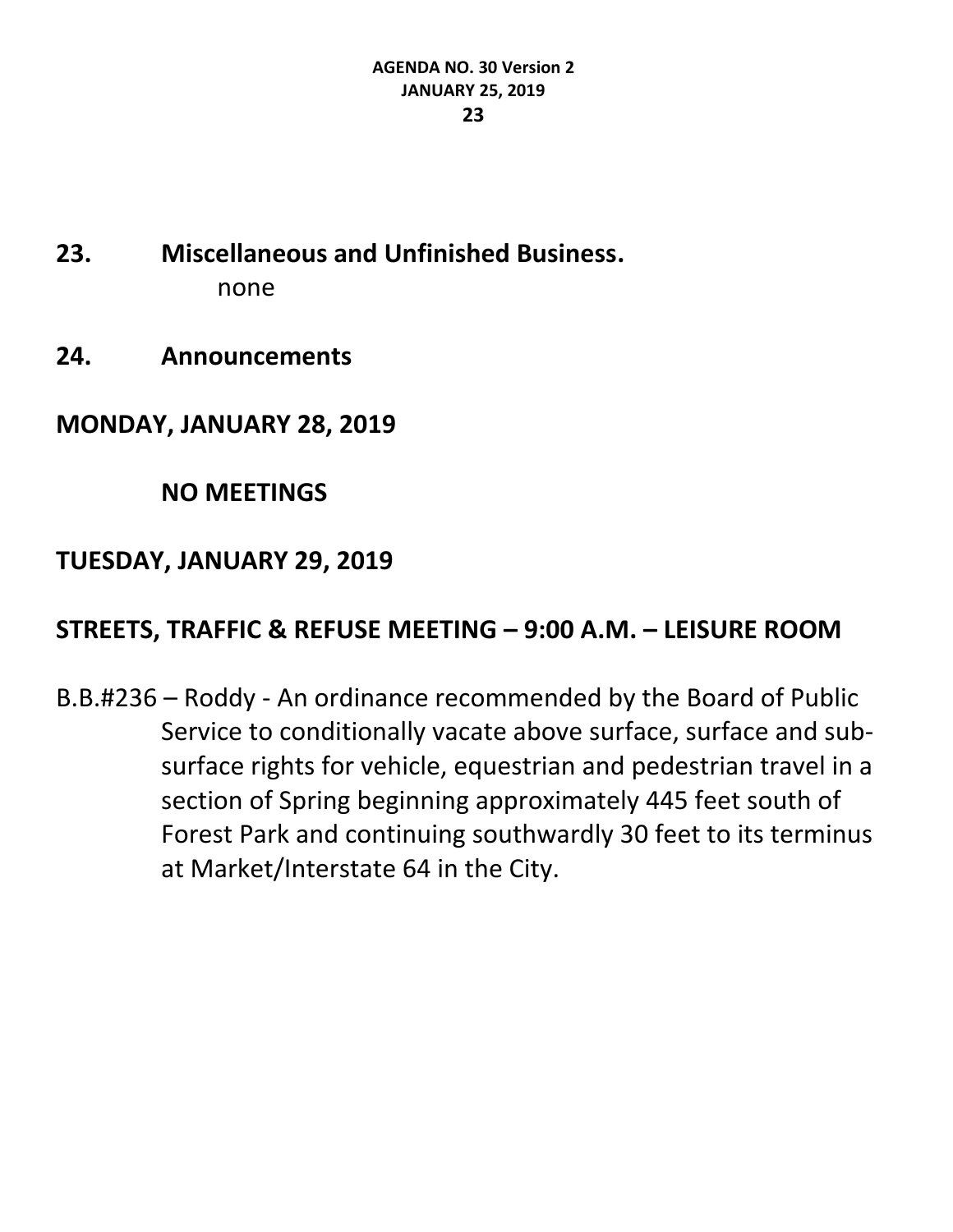### **WEDNESDAY, JANUARY 30, 2019**

### **HOUSING, URBAN DEV. MEETING – 9:00 A.M. – KENNEDY ROOM**

- B.B.#24 Coatar/Ingrassia An ordinance promoting the use of energy Efficient heating through the connection to the Downtown Steam Distribution system; requiring the continual use of the Downtown Steam Distribution System for any development project occurring in Downtown St. Louis seeking Municipal Financial Incentives; prohibiting the Clean Energy Development Board from approving financing for any project that would result in a commercial building disconnecting from or no longer using the Downtown Steam Distribution System for heat; a portion of the net profits be remitted to the SWMDC and containing a severability clause.
- B.B.#192 Davis An ordinance establishing and creating a Planned Unit Development District for a portion of City Blocks 3926 and 4585 to be known as the "Olive West Planned Unit Development District"; containing a severability and an emergency clause.
- B.B.#195 Oldenburg An Ordinance recommended by the Planning Commission pertaining to "The Lighthouse Area Special Use District;" repealing Section Six of Ordinance 70557 relating to Conditional Use Regulations for The Lighthouse Area Special Use District and enacting in lieu thereof a new section on the same subject matter; and containing a severability and an emergency clause.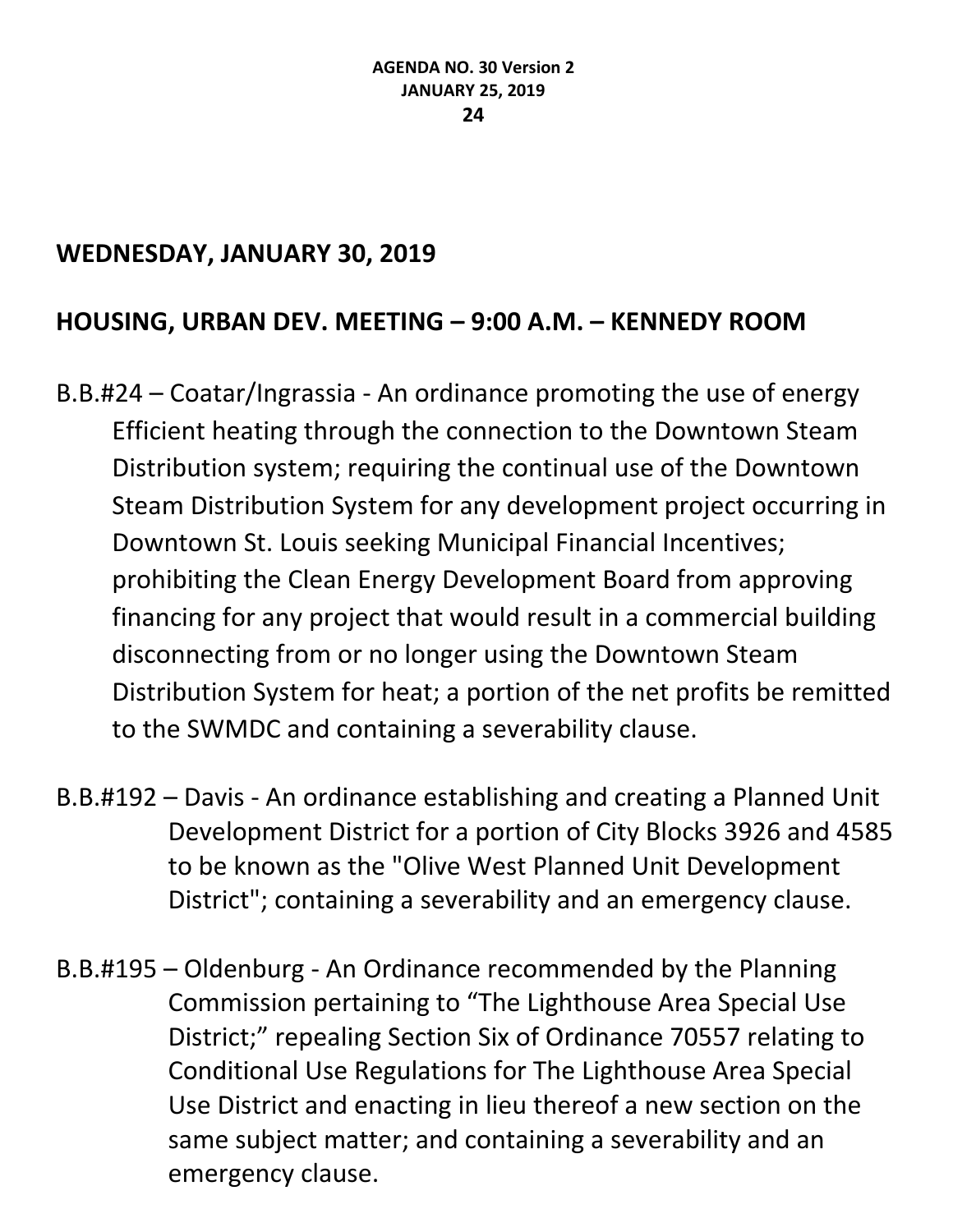### **HOUSING, URBAN DEV. MEETING – (cont.)**

B.B.#196 – Oldenburg - An Ordinance recommended by the Planning Commission pertaining to the Zoning Code, Title 26; amending Chapter 26.08 of the Revised Code by adding definitions for the terms micro wireless facility, small wireless facility, wireless facility, and utility stations and utility towers; repealing Section One of Ordinance 70555, codified as Chapter 26.20 of the Revised Code, pertaining to the "A" Single-Family Dwelling District, and enacting a new Chapter in lieu thereof on the same subject matter; repealing Section Five of Ordinance 64868, codified as Section 26.24.020 of the Revised Code, pertaining to the Use Regulations of the "B" Two-Family Dwelling District, and enacting in lieu thereof a new section on the same subject matter; repealing Section Two of Ordinance 70812, codified as Section 26.40.025 of the Revised Code, concerning Use Regulations for the "F" Neighborhood Commercial District, and enacting in lieu thereof a new section on the same subject matter; repealing Section Three of Ordinance 70812, codified as Section 26.52.020 and 26.52.025 of the Revised Code, pertaining to Use Regulations and Conditional Uses of the I Central Business District, and enacting in lieu thereof a new section on the same subject matter; repealing Section Five of Ordinance 70812, codified as Section 26.60.020 of the Revised Code, pertaining to Use Regulations of the K Unrestricted District, and enacting in lieu thereof a new section on the same subject matter; and containing a severability and an emergency clause.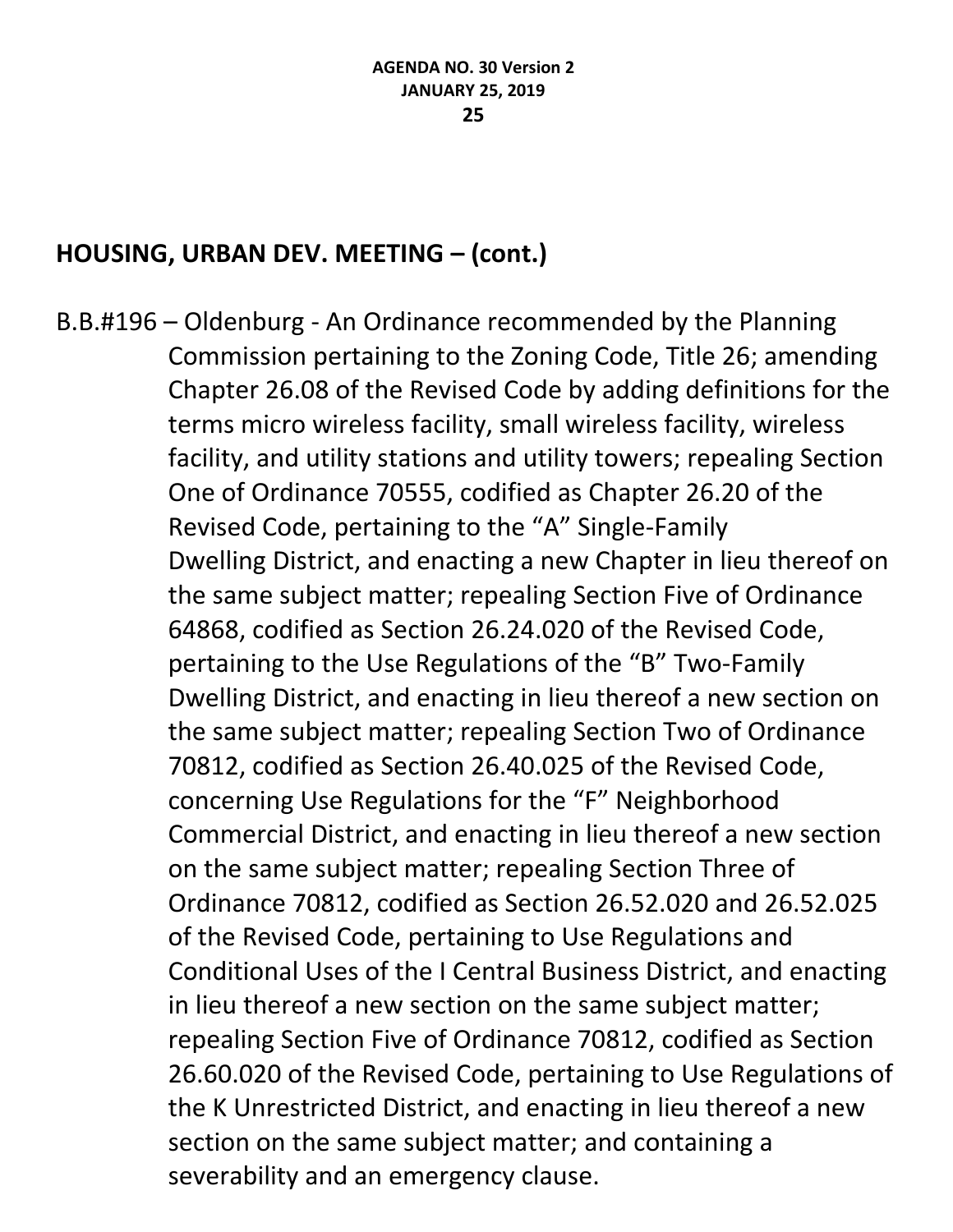## **HOUSING, URBAN DEV. MEETING – (cont.)**

- B.B.#197 Oldenburg An Ordinance recommended by the Planning Commission pertaining to the Forest Park Southeast Form Based District; amending Ordinance 70732 by amending the definition for utility / communication uses, and repealing and replacing table 5.13; repealing Section One (C) of Ordinance 70732, and enacting a new Section One (C) in lieu thereof on same subject matter; and containing a severability and an emergency clause.
- B.B.#198 Oldenburg An Ordinance recommended by the Planning Commission pertaining to the Central West End Form Based District; amending Ordinance 69406 by amending the definition for utility/communication uses, repealing and replacing table 5.13 and updating the regulatory plan maps; repealing Section One (C) of Ordinance 69406, and enacting a new Section One (C) in lieu thereof on same subject matter; and containing a severability and an emergency clause.